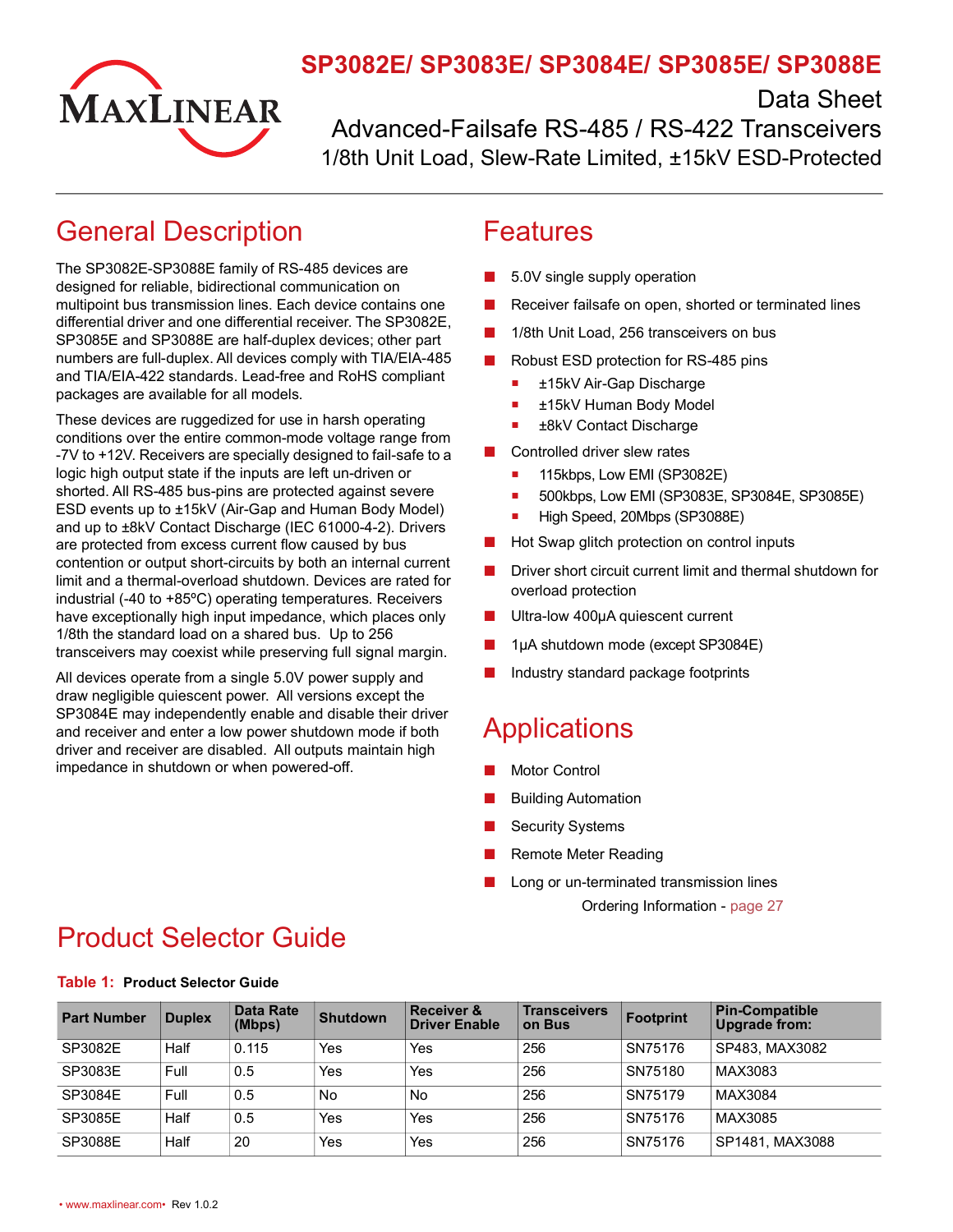# Revision History

| Document No. | <b>Release Date</b> | <b>Change Description</b>                                                                                                                                                                                                                                                                                                                         |
|--------------|---------------------|---------------------------------------------------------------------------------------------------------------------------------------------------------------------------------------------------------------------------------------------------------------------------------------------------------------------------------------------------|
| M            | 2/22/07             | Legacy Sipex Datasheet.                                                                                                                                                                                                                                                                                                                           |
| 1.0.0        | 06/23/09            | Convert to Exar format and change revision to 1.0.0.                                                                                                                                                                                                                                                                                              |
| 1.0.1        | 08/26/11            | Correct type error to Vcc range on page 4 from Vcc = $5.0V +1.5\%$ to Vcc = $5.0V +1.10\%$ . Add $+1$<br>-65V transient over voltage tolerance to ABS Maximum Ratings and add Figure 11 test circuit.                                                                                                                                             |
| 1.0.2        | 8/29/19             | Update to MaxLinear format, update Ordering Information. Move Pin Information section to just<br>before Detailed Description section, ESD Ratings to below Absolute Maximum Ratings section,<br>and Product Selector Guide to page 1. Correct Half Duplex Network Typical Application.<br>Removed obsolete SP3080E, SP3081E, SP3086E and SP3087E. |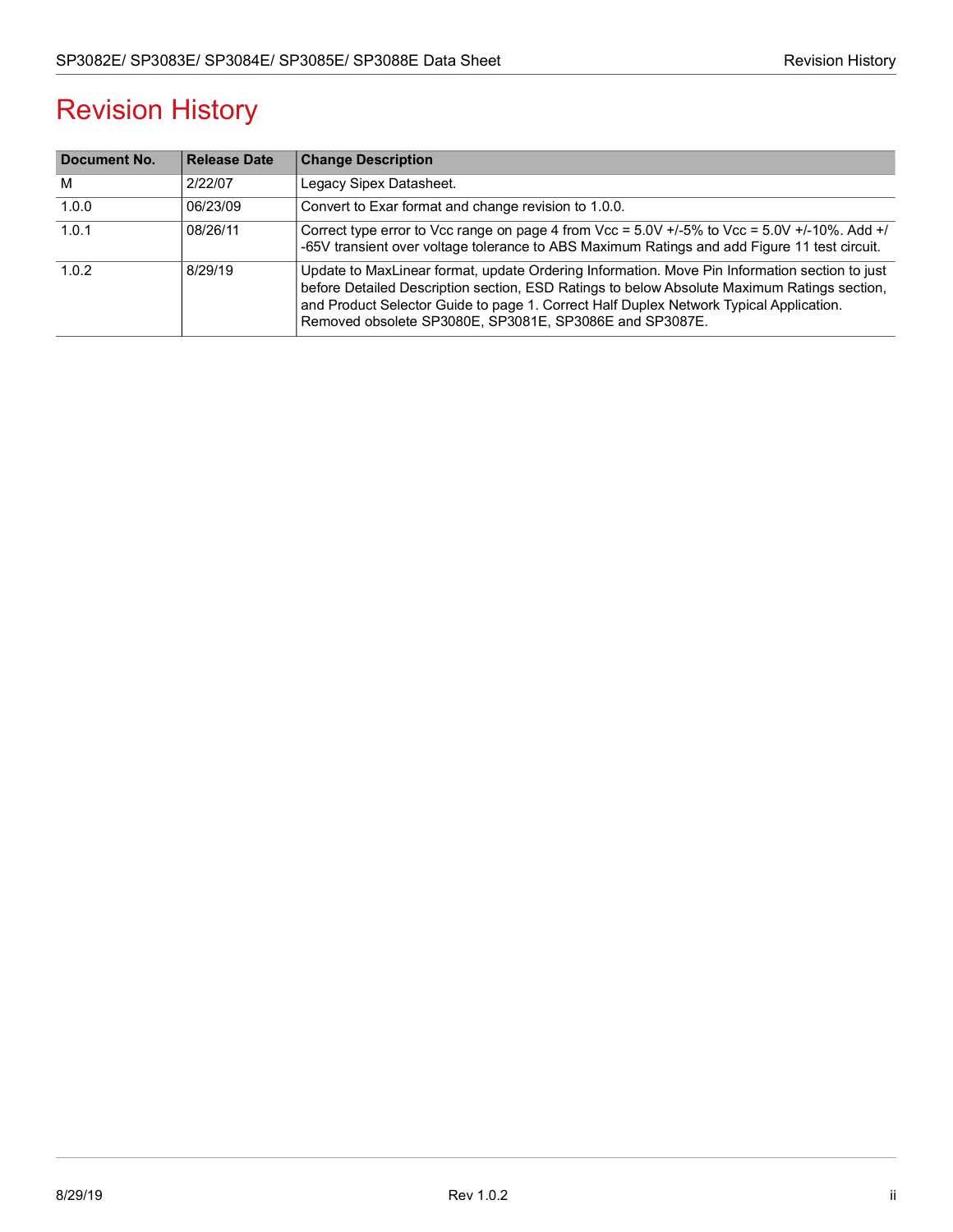# **Table of Contents**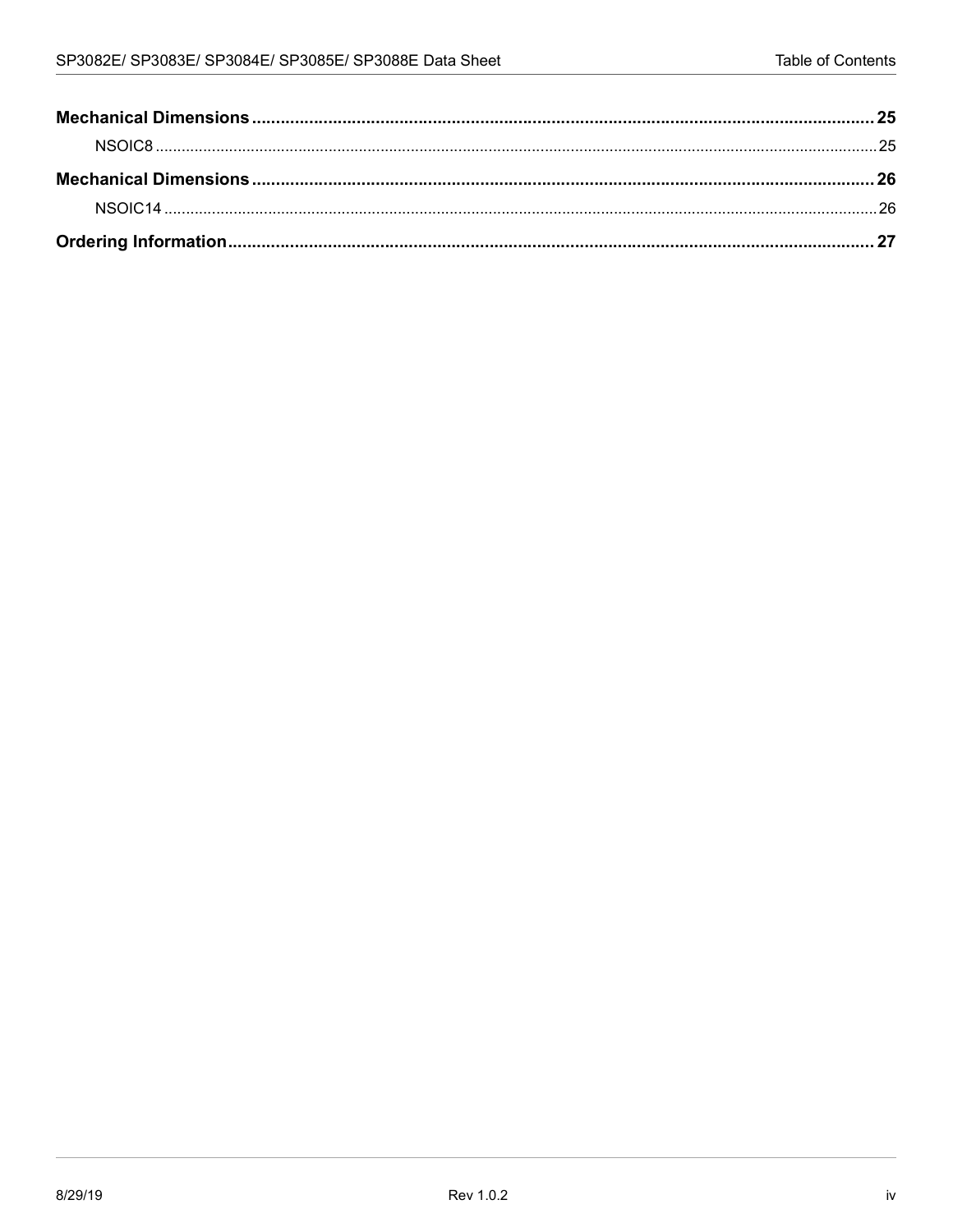# List of Figures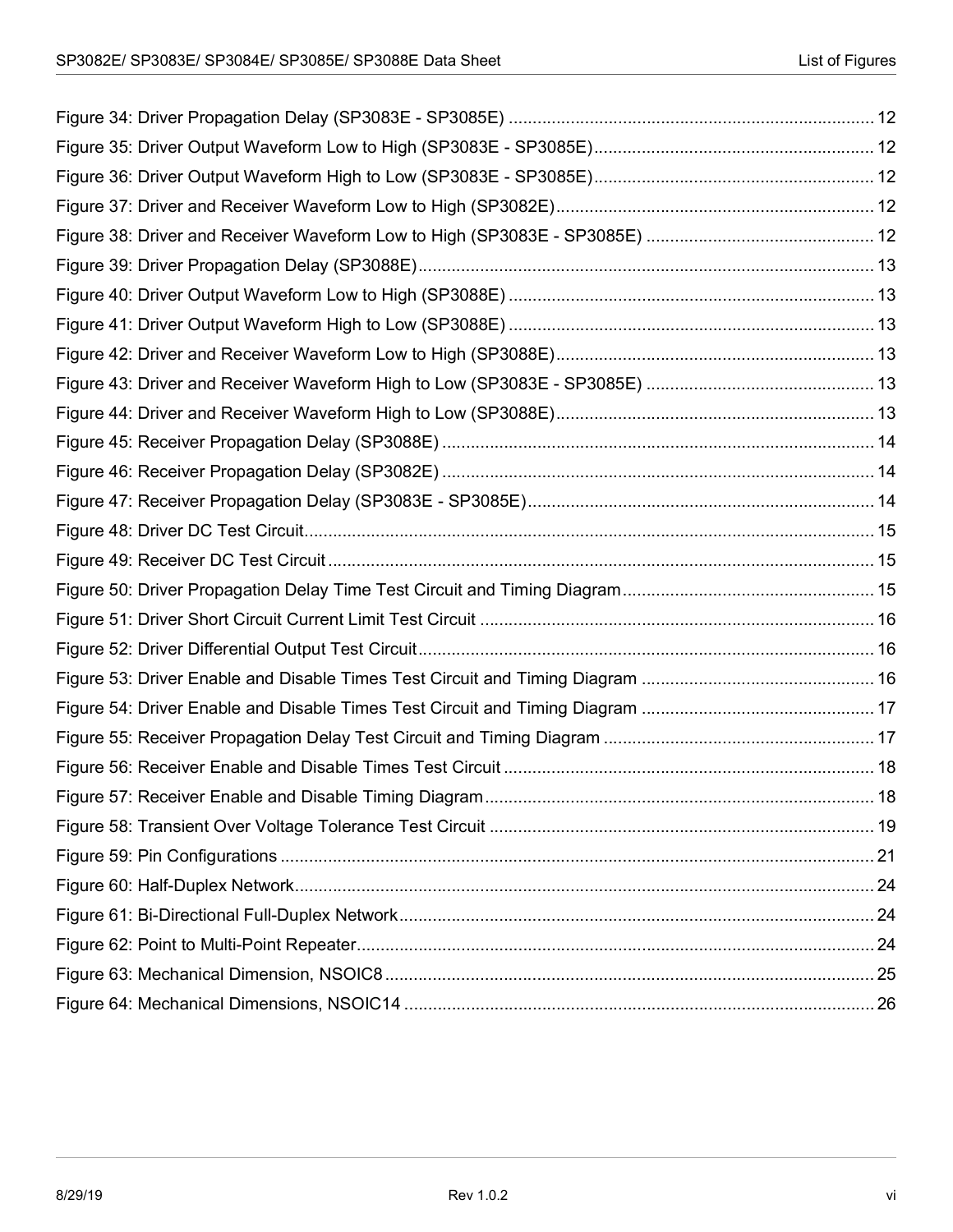# **List of Tables**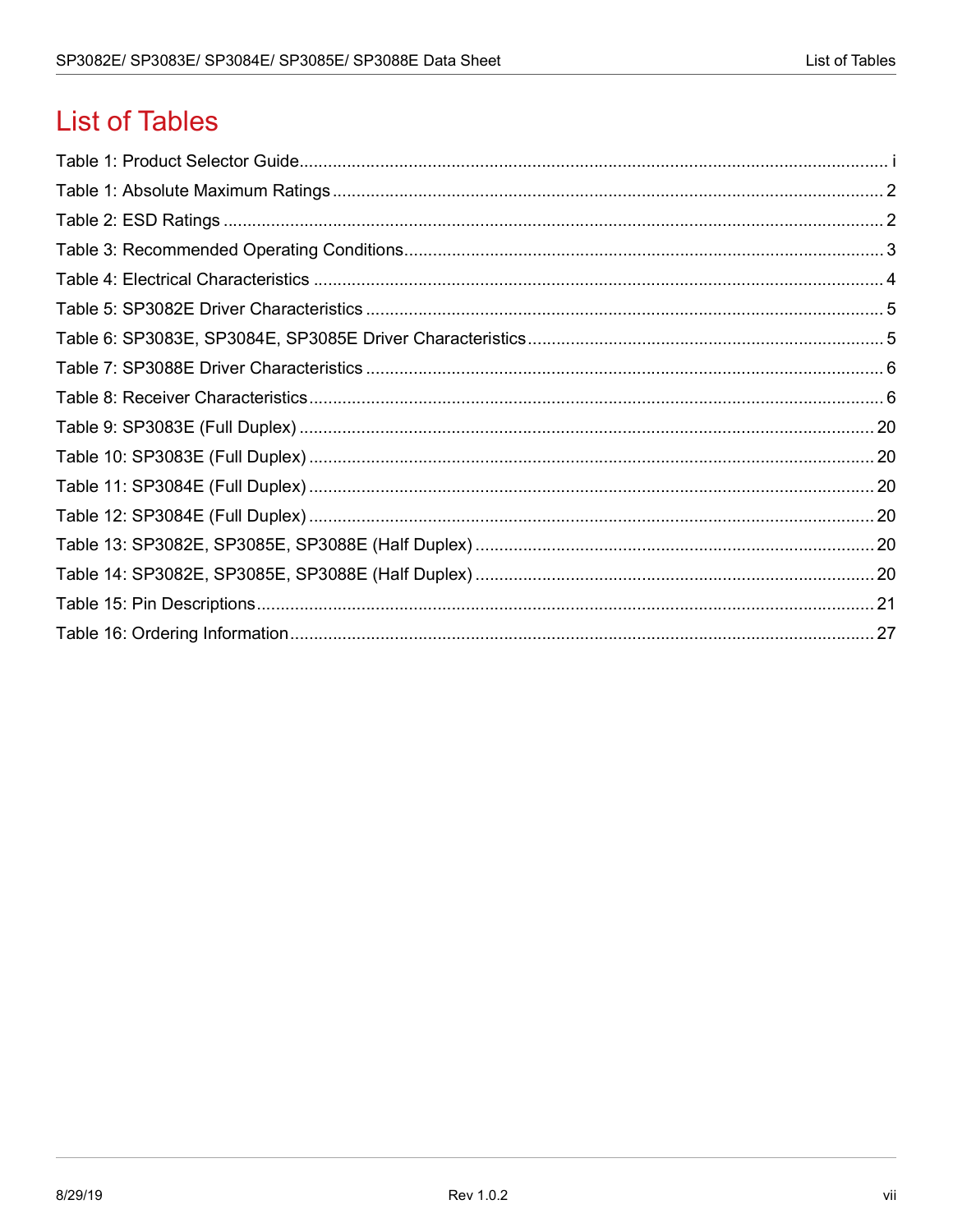# <span id="page-7-0"></span>Device Architecture and Block Diagrams

Devices are available in three industry standard architectures and footprints. In each footprint, there are three speed grades available.



## <span id="page-7-1"></span>14-pin Full Duplex:

SP3083E, 500kbps slew limited

<span id="page-7-4"></span>



### <span id="page-7-2"></span>8-pin Full Duplex:

SP3084E, 500kbps slew limited

<span id="page-7-5"></span>**Figure 3: 8-pin Full Duplex**



#### <span id="page-7-6"></span>**Figure 4: 8-pin Half Duplex**

### <span id="page-7-3"></span>8-pin Half Duplex:

SP3082E, 115kbps slew limited SP3085E, 500kbps slew limited SP3088E, 20Mbps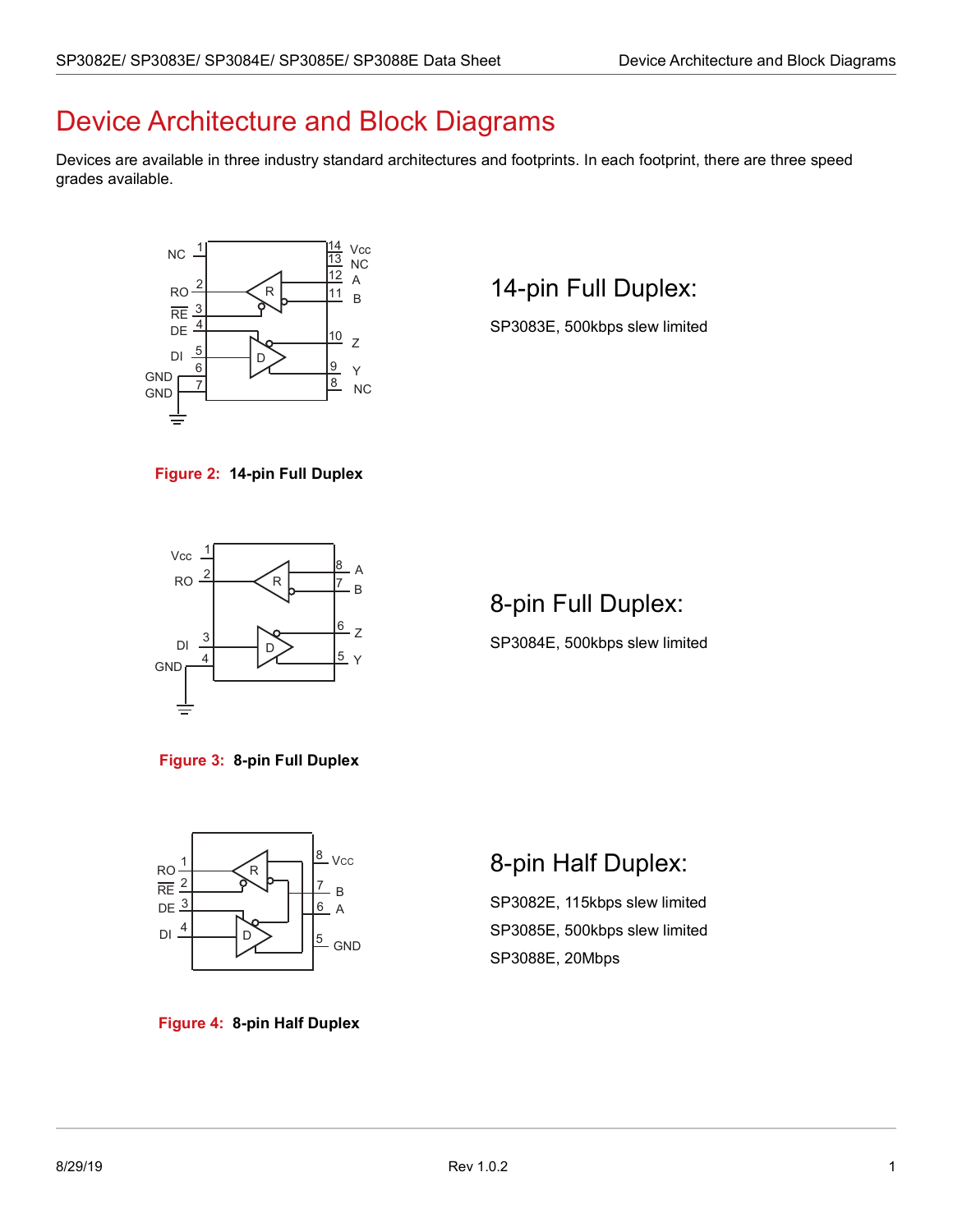# <span id="page-8-0"></span>**Specifications**

### <span id="page-8-1"></span>Absolute Maximum Ratings

**Important:** These are stress ratings only and functional operation of the device at these ratings or any other above those indicated in the operation sections of the specifications below is not implied. Exposure to absolute maximum rating conditions for extended periods of time may affect reliability.

#### <span id="page-8-3"></span>**Table 1: Absolute Maximum Ratings**

| <b>Parameter</b>                                                                            | <b>Minimum</b> | <b>Maximum</b> | <b>Units</b> |
|---------------------------------------------------------------------------------------------|----------------|----------------|--------------|
| Supply voltage $V_{CC}$                                                                     |                | 7.0            | V            |
| Input voltage at control input pins (RE, DE)                                                | $-0.3$         | $V_{CC}$ + 0.3 | $\vee$       |
| Driver input voltage (DI)                                                                   | $-0.3$         | $V_{CC}$ + 0.3 | $\vee$       |
| Driver output voltage (A, B, Y & Z)                                                         | $-13$          | 13             | $\vee$       |
| Receiver output voltage (RO)                                                                | $-0.3$         | $V_{CC}$ + 0.3 | $\vee$       |
| Receiver input voltage (A, B)                                                               | $-13$          | 13             | $\vee$       |
| Voltage input range, transient pulse, A, B, Y and Z through 100 $\Omega$ ,<br>see Figure 59 | $-65$          | 65             | V            |
| Package Power Dissipation                                                                   |                |                |              |
| Maximum junction temperature                                                                |                | 150            | $^{\circ}$ C |
| 8-pin SO OJA                                                                                |                | 128.4          | °C/W         |
| 14-pin SO $\Theta_{JA}$                                                                     |                | 86             | °C/W         |
| <b>Operating Temperature Ranges</b>                                                         |                |                |              |
| Storage temperature range                                                                   | $-65$          | 150            | °C           |
| Lead temperature (soldering, 10s)                                                           |                | 300            | $^{\circ}C$  |

### <span id="page-8-2"></span>ESD Ratings

#### <span id="page-8-4"></span>**Table 2: ESD Ratings**

| <b>Parameter</b>                                  | Limit | <b>Units</b> |
|---------------------------------------------------|-------|--------------|
| HBM - Human Body Model (pins A, B, Y & Z)         | ±15   | k٧           |
| HBM - Human Body Model (pins RO, DI, DE)          |       | k٧           |
| IEC 1000-4-2 Airgap Discharge (pins Y, Z, A & B)  | ±15   | kV           |
| IEC 1000-4-2 Contact Discharge (pins Y, Z, A & B) | ±8    | k٧           |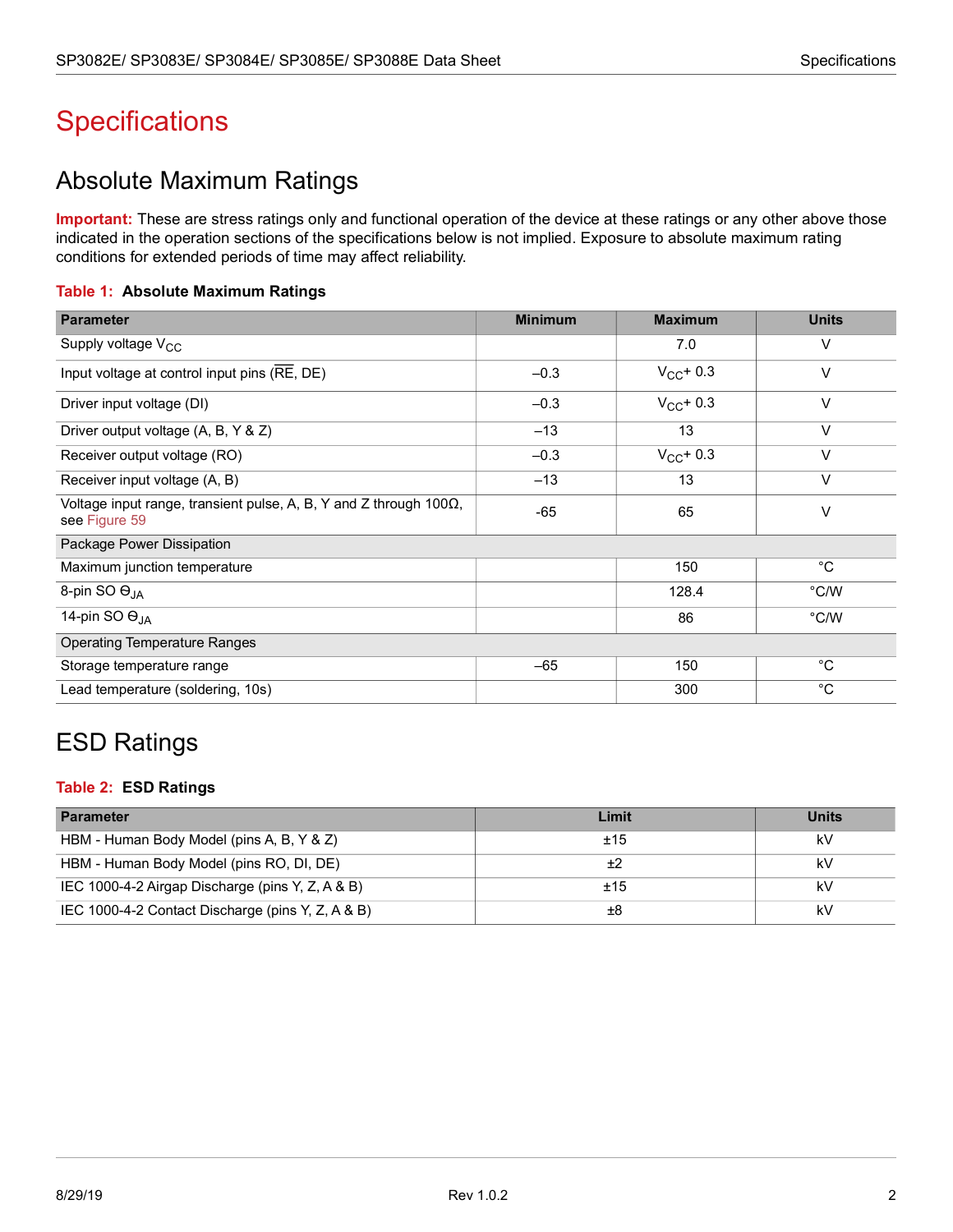# <span id="page-9-0"></span>Recommended Operating Conditions

 $V_{CC}$  = 5V ±10%, T<sub>MIN</sub> to T<sub>MAX</sub>, unless otherwise noted, typical values are V<sub>CC</sub> = 5V and T<sub>A</sub> = 25°C

### <span id="page-9-1"></span>**Table 3: Recommended Operating Conditions**

| <b>Recommended Operating Conditions</b>                                      |                           | <b>Minimum</b> | <b>Typical</b> | <b>Maximum</b> | <b>Unit</b> |
|------------------------------------------------------------------------------|---------------------------|----------------|----------------|----------------|-------------|
| Supply voltage $V_{CC}$                                                      |                           |                | 5              | 5.5            | V           |
| Input voltage on A and B pins                                                |                           | $-7$           |                | 12             | $\vee$      |
| High-level input voltage (DI, DE or RE), $V_{\text{H}}$                      |                           | 2              |                | $V_{\rm CC}$   | V           |
| Low-level input voltage (DI, DE or $\overline{\text{RE}}$ ), $V_{\text{IH}}$ |                           | 0              |                | 0.8            | V           |
| Output current                                                               | <b>Driver</b>             | $-60$          |                | 60             | mA          |
|                                                                              | Receiver                  | -8             |                | 8              |             |
|                                                                              | SP3082E                   |                |                | 0.115          |             |
| Signaling rate, $1/t_{\text{LH}}$                                            | SP3083E, SP3084E, SP3085E |                |                | 0.5            | <b>Mbps</b> |
|                                                                              | SP3088E                   |                |                | 20             |             |
| Operating free air temperature, $T_A$                                        | Industrial grade (E)      | $-40$          |                | 85             | °С          |

1. The least positive (most negative) limit is designated as the maximum value.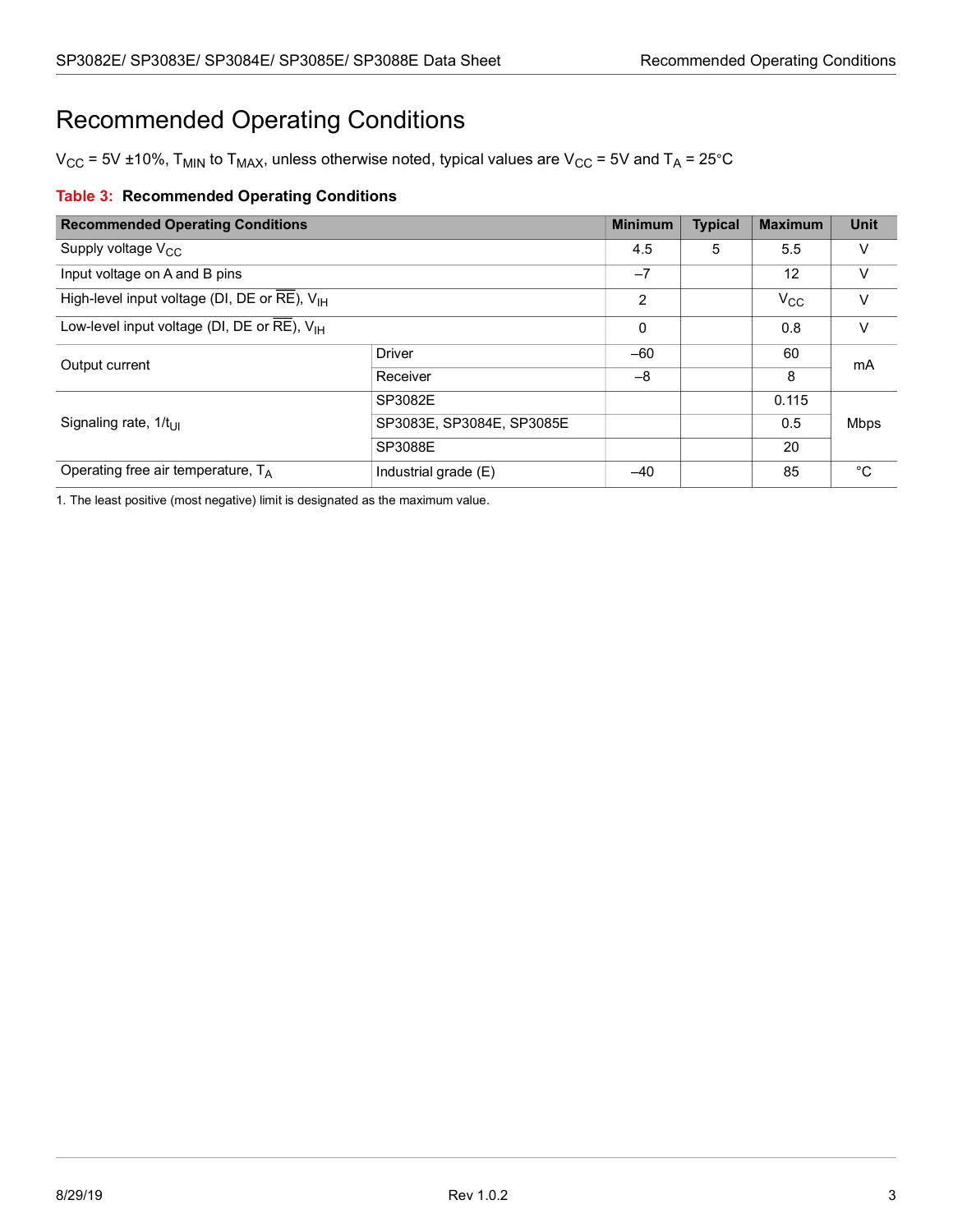### <span id="page-10-0"></span>Electrical Characteristics

### <span id="page-10-1"></span>**Table 4: Electrical Characteristics**

| <b>Parameter</b>                                                              |                                  | <b>Test Condition</b>                               |                 | <b>Minimum</b> | <b>Typical</b> | <b>Maximum</b> | <b>Units</b> |  |
|-------------------------------------------------------------------------------|----------------------------------|-----------------------------------------------------|-----------------|----------------|----------------|----------------|--------------|--|
| Digital Input Signals: DI, DE, RE                                             |                                  |                                                     |                 |                |                |                |              |  |
|                                                                               |                                  | High, V <sub>IH</sub>                               |                 | 2.0            |                |                |              |  |
| Logic input thresholds                                                        |                                  | Low, $V_{II}$                                       |                 |                |                | 0.8            | $\vee$       |  |
| Logic input current                                                           |                                  | $T_A$ = 25°C, after first transition                |                 |                | ±1             | μA             |              |  |
| Input hysteresis                                                              |                                  | $T_A = 25^{\circ}$ C                                |                 |                | 100            |                | mV           |  |
| <b>Driver</b>                                                                 |                                  |                                                     |                 |                |                |                |              |  |
| Differential driver output $(V_{OD})$                                         |                                  | No load                                             |                 |                |                | $V_{CC}$       | $\vee$       |  |
|                                                                               |                                  | $R_L$ = 100 $\Omega$ (RS-422)                       |                 | $\overline{2}$ |                | $V_{CC}$       |              |  |
| Differential driver output, Test 1                                            |                                  | $R_1 = 54 \Omega$ (RS-485)                          |                 | 1.5            | 2.7            | $V_{CC}$       | $\vee$       |  |
| Differential driver output, Test 2                                            |                                  | $V_{CM}$ = -7 to +12V                               |                 | 1.5            |                | $V_{CC}$       | $\vee$       |  |
| Change in magnitude of differential output<br>voltage $(\Delta V_{OD})^{(1)}$ | $R_1 = 54\Omega$ or 100 $\Omega$ |                                                     |                 |                | ±0.2           | $\vee$         |              |  |
| Driver common mode output voltage $(V_{CC})$                                  |                                  | $R_1 = 54 \Omega$ or 100 $\Omega$                   |                 | $\mathbf{1}$   |                | 3              | $\vee$       |  |
| Change in common mode output voltage<br>$(\Delta V_{OC})$                     |                                  | $R_1 = 54\Omega$ or 100 $\Omega$                    |                 |                |                | ±0.2           | uA           |  |
| Driver short circuit current limit                                            |                                  | -7V ≤ V <sub>OUT</sub> ≤ 12V <sup>(5)</sup>         |                 |                |                | ±250           | mA           |  |
| Output leakage current (Full-duplex versions,                                 |                                  | $DE = 0$ , $RE = 0$ ,                               | $V_{OUT} = 12V$ |                |                | 125            |              |  |
| Y & Z pins) <sup>(2)</sup>                                                    |                                  | $V_{CC}$ = 0 or 5.5V                                | $V_{OUT} = -7V$ | $-100$         |                |                | μA           |  |
| Receiver                                                                      |                                  |                                                     |                 |                |                |                |              |  |
| Receiver input resistance                                                     |                                  | $-7V \leq V_{CM} \leq 12V$                          |                 | 96             |                |                | $k\Omega$    |  |
| Input current (A, B pins)                                                     |                                  | $DE = 0$ , $RE = 0$                                 | $V_{IN} = 12V$  |                |                | 125            | μA           |  |
|                                                                               |                                  | $V_{CC}$ = 0 or 5.5V                                | $V_{IN} = -7V$  | $-100$         |                |                |              |  |
| Receiver differential threshold $(V_A - V_B)$                                 |                                  | $-7V \leq V_{CM} \leq 12V$                          |                 | $-200$         | $-125$         | $-40$          | mV           |  |
| Receiver input hysteresis                                                     |                                  |                                                     |                 |                | 25             |                | mV           |  |
| Receiver output voltage                                                       | $V_{OH}$                         | $I_{OUT}$ = -8mA, $V_{ID}$ = -40mV                  |                 | $V_{CC}$ - 1.5 |                |                | V            |  |
|                                                                               | $V_{OL}$                         | $I_{\text{OUT}}$ = -8mA, $V_{\text{ID}}$ = -200mV   |                 |                |                | 0.4            |              |  |
| High-Z receiver output current                                                |                                  | $V_{CC}$ = 5.5V, 0 $\leq$ $V_{OUT}$ $\leq$ $V_{CC}$ |                 |                |                | ±1             | μA           |  |
| Receiver output short circuit current                                         |                                  | $\overline{0 \le V_{RO}} \le V_{CC}$                |                 |                |                | ±95            | mA           |  |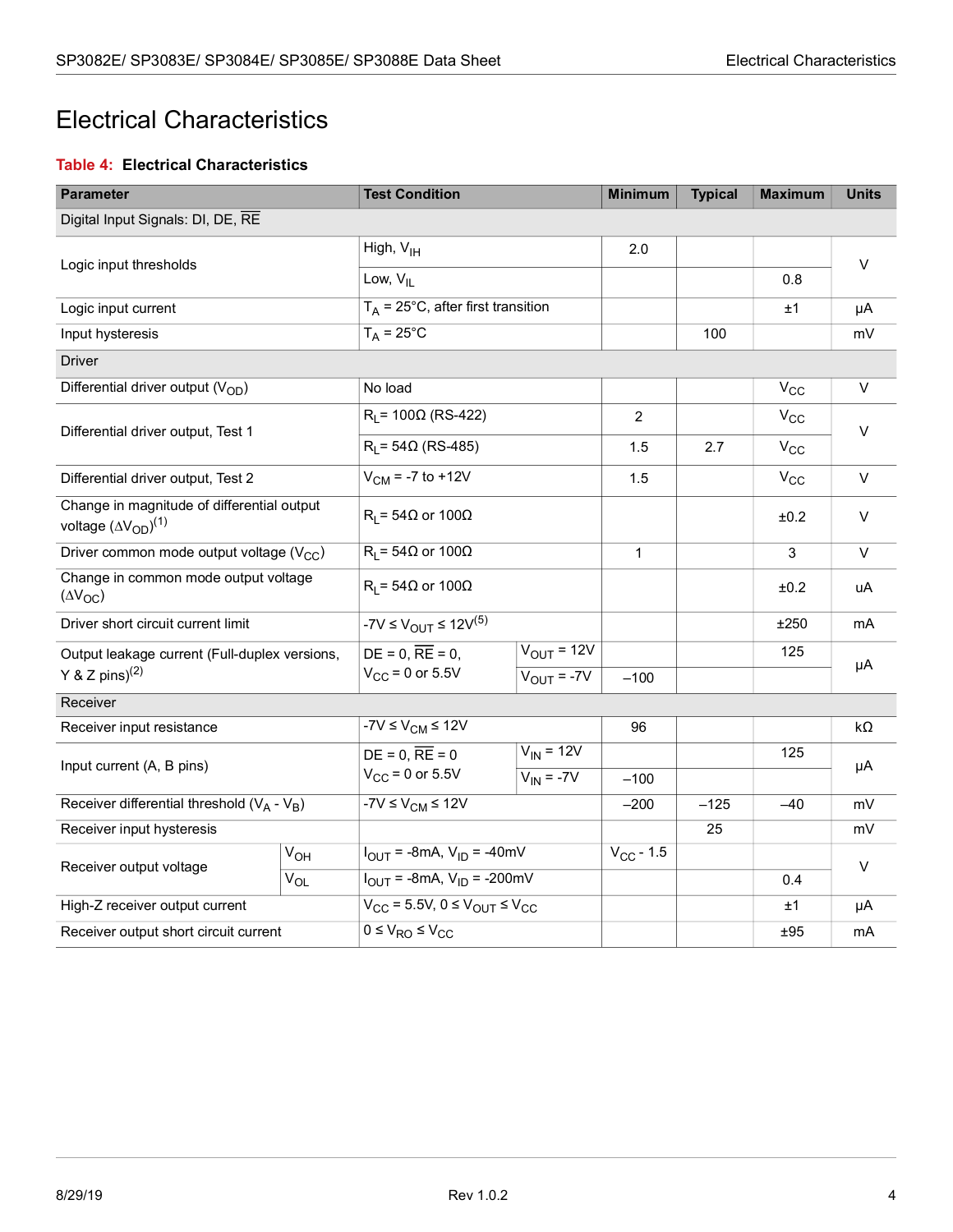#### **Table 4: Electrical Characteristics**

| <b>Parameter</b>             |                        | <b>Test Condition</b>                    | <b>Minimum</b> | <b>Typical</b> | <b>Maximum</b> | <b>Units</b> |
|------------------------------|------------------------|------------------------------------------|----------------|----------------|----------------|--------------|
| Supply and Protection        |                        |                                          |                |                |                |              |
| Supply current               | $I_{Q}$ active<br>mode | No load, DI = 0 or $V_{CC}$              |                | 400            | 900            | μA           |
|                              | Shutdown<br>mode       | $DE = 0$ , $RE = V_{CC}$ , $DI = V_{CC}$ |                |                |                | μA           |
| Thermal shutdown temperature |                        | Junction temperature                     |                | 165            |                | °C           |
| Thermal shutdown hysteresis  |                        |                                          |                | 15             |                |              |

1. Change in magnitude of differential output voltage and change in magnitude of common mode output voltage are the changes in output voltage when DI input changes state.

2. Except devices which don't have DE or RE inputs.

3. The transceivers are put into shutdown by bringing RE high and DE low. If the inputs are in this state for less than 50ns, the device does not enter shutdown. If the enable inputs are held in this state for at least 600ns, the device is assured to be in shutdown. In this low power mode, most circuitry is disabled and supply current is typically 1nA.

4. Characterized, not 100% tested.

5. See [Figure 52](#page-22-0).

### <span id="page-11-0"></span>Timing Characteristics

Unless otherwise noted,  $V_{CC}$  = 5.0 ±0.5V, ambient temperature T<sub>A</sub> from -40 to 85°C.

#### <span id="page-11-1"></span>**Table 5: SP3082E Driver Characteristics**

| <b>Driver Characteristics</b>                                | <b>Conditions</b>               | <b>Minimum</b> | <b>Typical</b> | <b>Maximum</b> | <b>Unit</b> |
|--------------------------------------------------------------|---------------------------------|----------------|----------------|----------------|-------------|
| Data signaling rate $(1 / t_{\text{III}})$                   | Duty cycle 40 to 60%            | 115            |                |                | kbps        |
| Driver propagation delay $(t_{PHL}, t_{PLH})$                |                                 | 500            |                | 2600           | ns          |
| Driver output rise / fall time $(t_R, t_F)$                  | $R_1 = 54\Omega$ , $C_1 = 50pF$ | 667            | 1200           | 2500           | ns          |
| Driver differential skew $(t_{\text{PLH}} - t_{\text{PHL}})$ |                                 |                |                | ±200           | ns          |
| Shutdown to driver output valid $(t_{DZV})$                  |                                 |                |                | 6000           | ns          |

#### <span id="page-11-2"></span>**Table 6: SP3083E, SP3084E, SP3085E Driver Characteristics**

| <b>Driver Characteristics</b>                                   | <b>Conditions</b>               | <b>Minimum</b> | <b>Typical</b> | <b>Maximum</b> | <b>Unit</b> |
|-----------------------------------------------------------------|---------------------------------|----------------|----------------|----------------|-------------|
| Data signaling rate $(1 / t_{\text{III}})$                      | Duty cycle 40 to 60%            | 500            |                |                | kbps        |
| Driver propagation delay (t <sub>PHL</sub> , t <sub>PLH</sub> ) |                                 | 250            |                | 1000           | ns          |
| Driver output rise / fall time $(t_R, t_F)$                     | $R_1 = 54\Omega$ , $C_1 = 50pF$ | 200            | 530            | 750            | ns          |
| Driver differential skew (t <sub>PLH</sub> - t <sub>PHL</sub> ) |                                 |                |                | ±100           | ns          |
| Driver enable to output high $(t_{DZH})$                        |                                 |                |                | 2500           | ns          |
| Driver enable to output low $(t_{DZI})$                         | SP3083E, SP3084E                |                |                | 2500           | ns          |
| Driver disable from output high (t <sub>DHZ</sub> )             |                                 |                |                | 100            | ns          |
| Driver disable from output low $(t_{D1}$ z)                     |                                 |                |                | 100            | ns          |
| Shutdown to driver output valid $(t_{DZV})$                     |                                 |                |                | 4500           | ns          |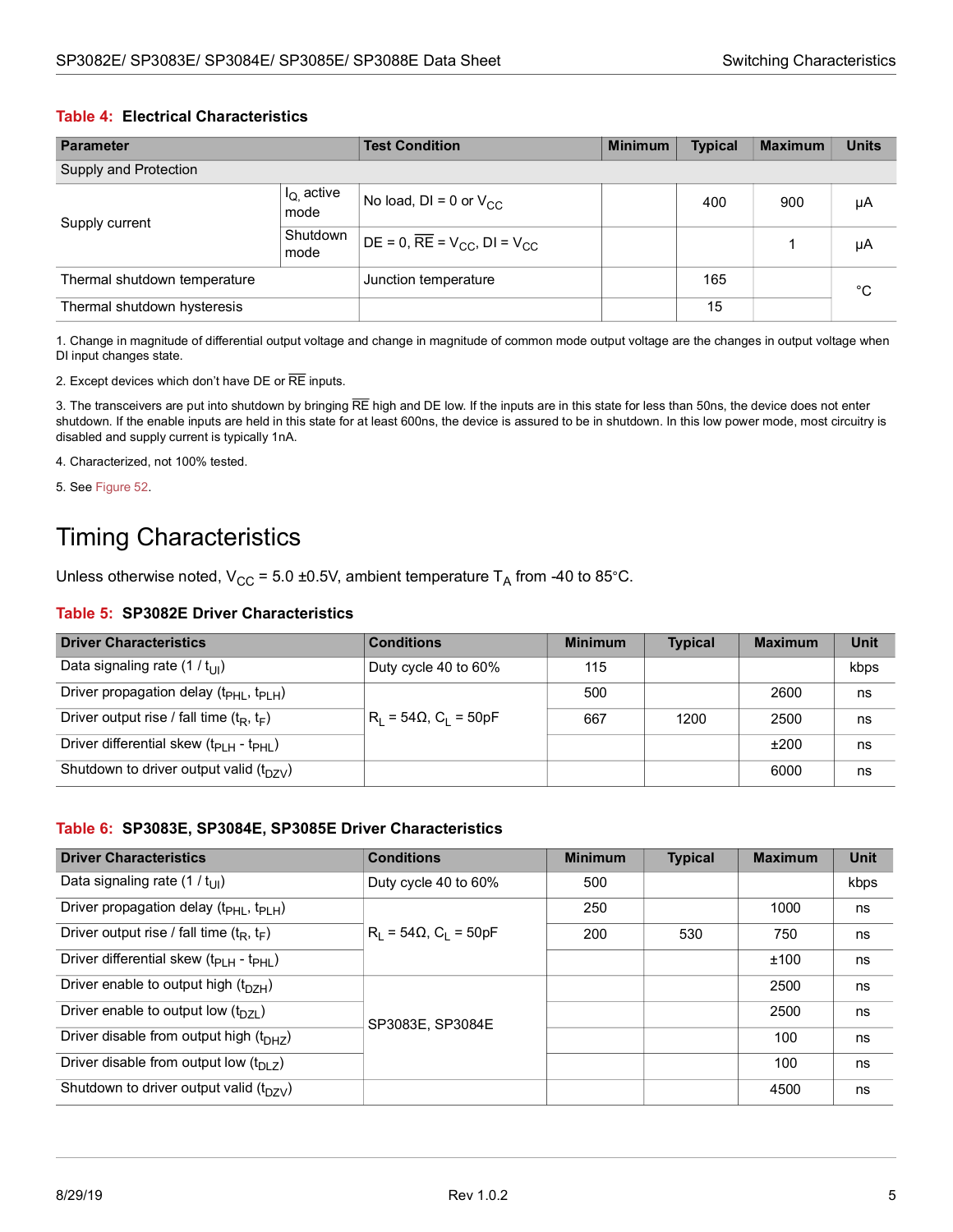#### <span id="page-12-0"></span>**Table 7: SP3088E Driver Characteristics**

| <b>Receiver Characteristics</b>                | <b>Conditions</b>                        | <b>Minimum</b> | <b>Typical</b> | <b>Maximum</b> | <b>Unit</b> |
|------------------------------------------------|------------------------------------------|----------------|----------------|----------------|-------------|
| Data signaling rate $(1 / t_{\text{UL}})$      | Duty cycle 40 to 60%                     | 20             |                |                | <b>Mbps</b> |
| Driver propagation delay $(t_{PHI}, t_{PIH})$  |                                          |                | 12             | 20             | ns          |
| Driver output rise / fall time $(t_R, t_F)$    | $R_1 = 54\Omega$ , C <sub>1</sub> = 50pF |                | 6              | 10             | ns          |
| Driver differential skew $(t_{PIH} - t_{PHH})$ |                                          |                |                | ±5             | ns          |
| Shutdown to driver output valid $(t_{DZV})$    |                                          |                |                | 250            | ns          |

#### <span id="page-12-1"></span>**Table 8: Receiver Characteristics**

| <b>Receiver Characteristic</b>                     | <b>Conditions</b>             | <b>Minimum</b> | <b>Typical</b> | <b>Maximum</b> | <b>Unit</b> |
|----------------------------------------------------|-------------------------------|----------------|----------------|----------------|-------------|
| Receiver prop. delay SP3082E - SP3085E             |                               |                | 75             | 200            | ns          |
| Receiver prop. delay SP3088E                       | $C_1 = 15pF, V_{1D} = \pm 2V$ |                |                | 75             | ns          |
| Prop. delay skew SP3082E - SP3085E                 |                               |                |                | ±30            | ns          |
| Prop. delay skew SP3088E                           |                               |                |                | ±5             | ns          |
| Receiver output rise / fall time                   | $C_1 = 15pF$                  |                |                | 15             | ns          |
| Receiver enable to output high $(t_{7H})$          |                               |                |                | 50             | ns          |
| Receiver enable from output low $(t_{71})$         |                               |                |                | 50             | ns          |
| Receiver disable from high $(t_{HZ})$              |                               |                |                | 50             | ns          |
| Receiver disable from low $(t1$ ,                  |                               |                |                | 50             | ns          |
| Shutdown to receiver output valid $(t_{\rm ROV})$  |                               |                |                | 3500           | ns          |
| Time to shutdown <sup><math>(2, 3, 4)</math></sup> |                               | 50             | 200            | 600            | ns          |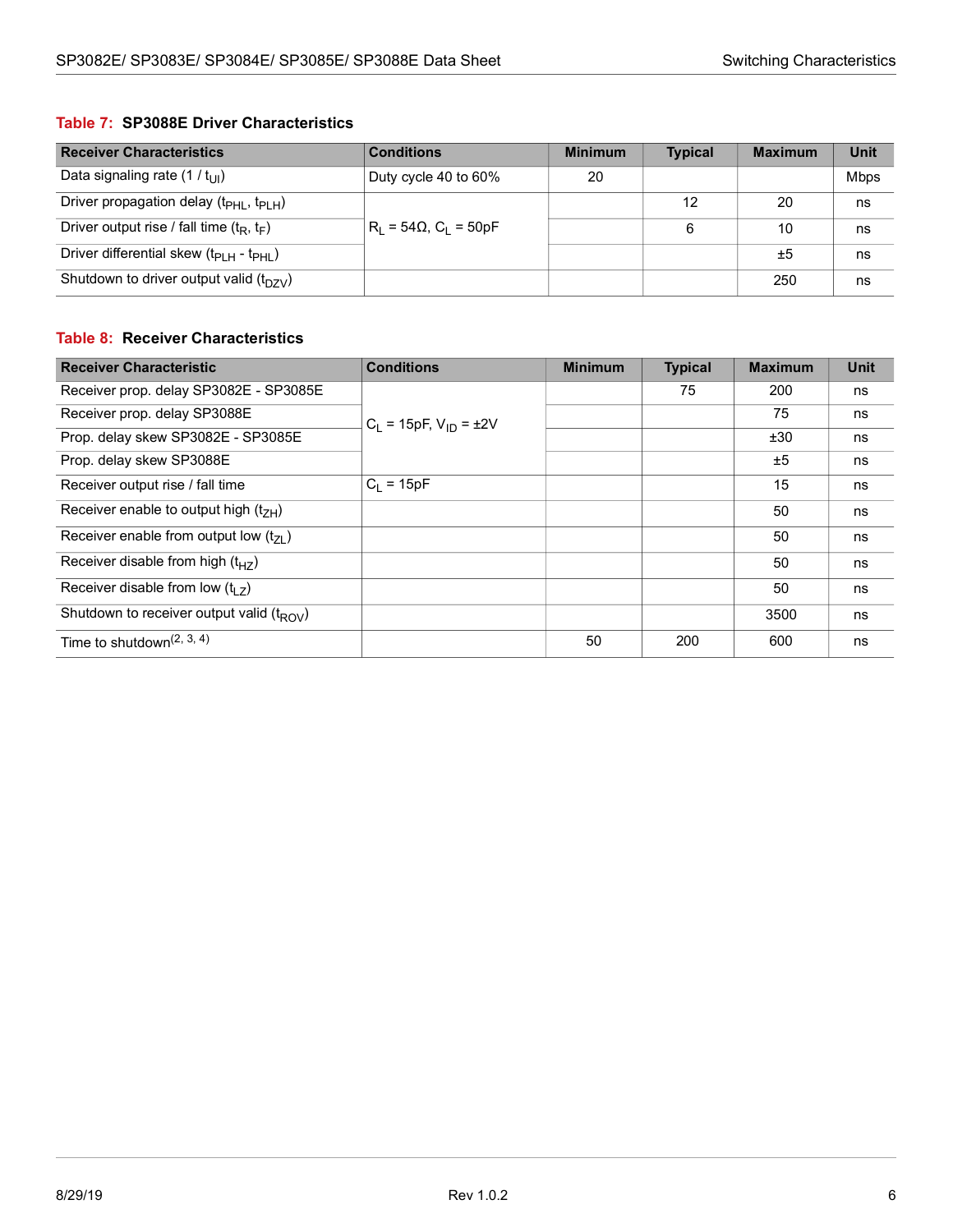# <span id="page-13-0"></span>Typical Performance Characteristics



<span id="page-13-1"></span>**Figure 5: No-Load Supply Current vs. Temperature Figure 6: Shutdown Current vs. Temperature**



<span id="page-13-3"></span>**Figure 7: Supply Current vs. Signaling Rate (SP3082E) Figure 8: Supply Current vs. Signaling Rate** 



<span id="page-13-5"></span>**Figure 9: Supply Current vs. Signaling Rate (SP3088E) Figure 10: Output Current vs.** 



<span id="page-13-2"></span>



<span id="page-13-4"></span>**(SP3083E - SP3085E)**



<span id="page-13-6"></span>**Driver Output Low Voltage**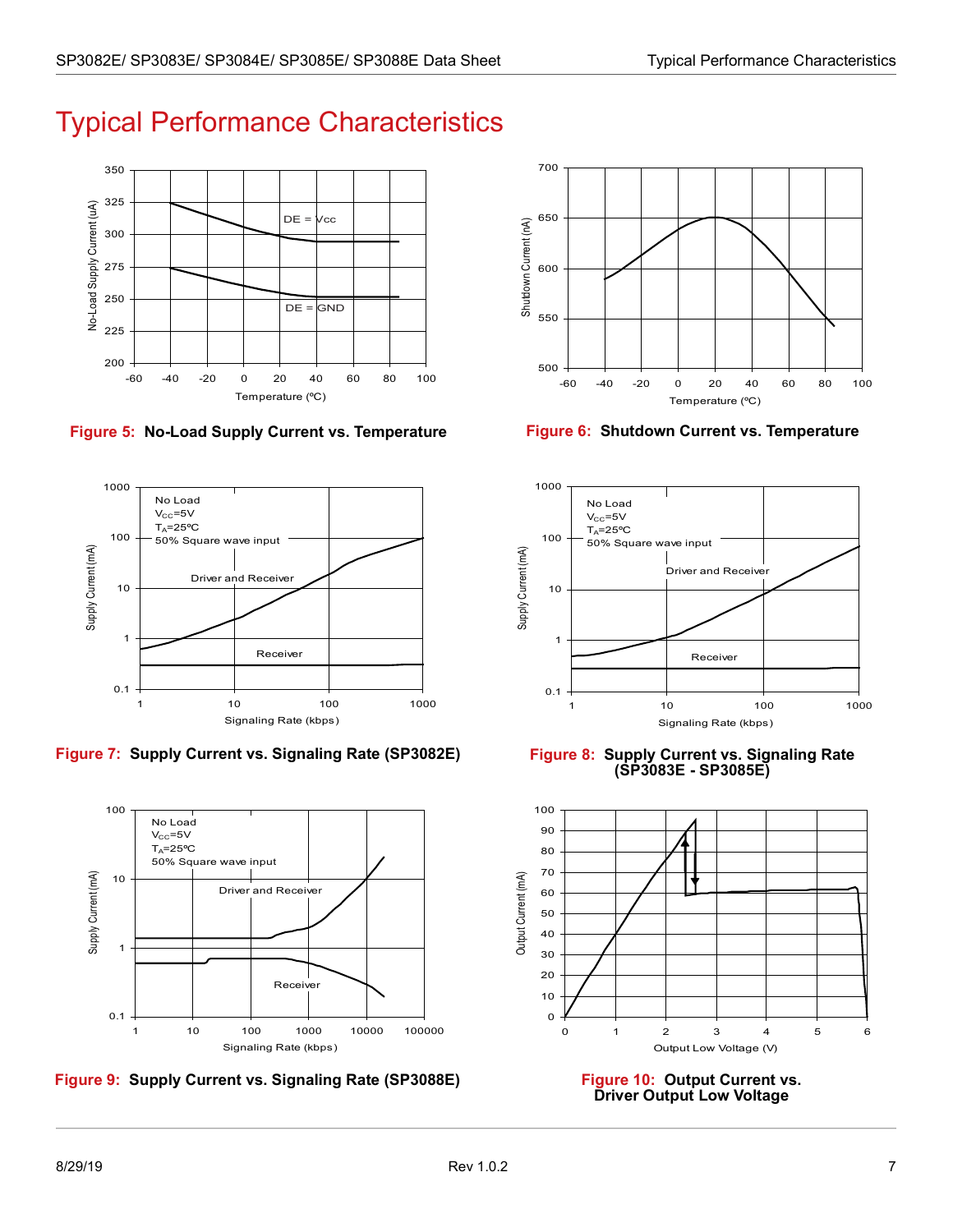



<span id="page-14-0"></span>

<span id="page-14-2"></span>



<span id="page-14-4"></span>



**Figure 12: Driver Output Current vs. Differential Output Voltage**

<span id="page-14-1"></span>

**Figure 14: Receiver Output Low Voltage vs. Temperature**

<span id="page-14-5"></span><span id="page-14-3"></span>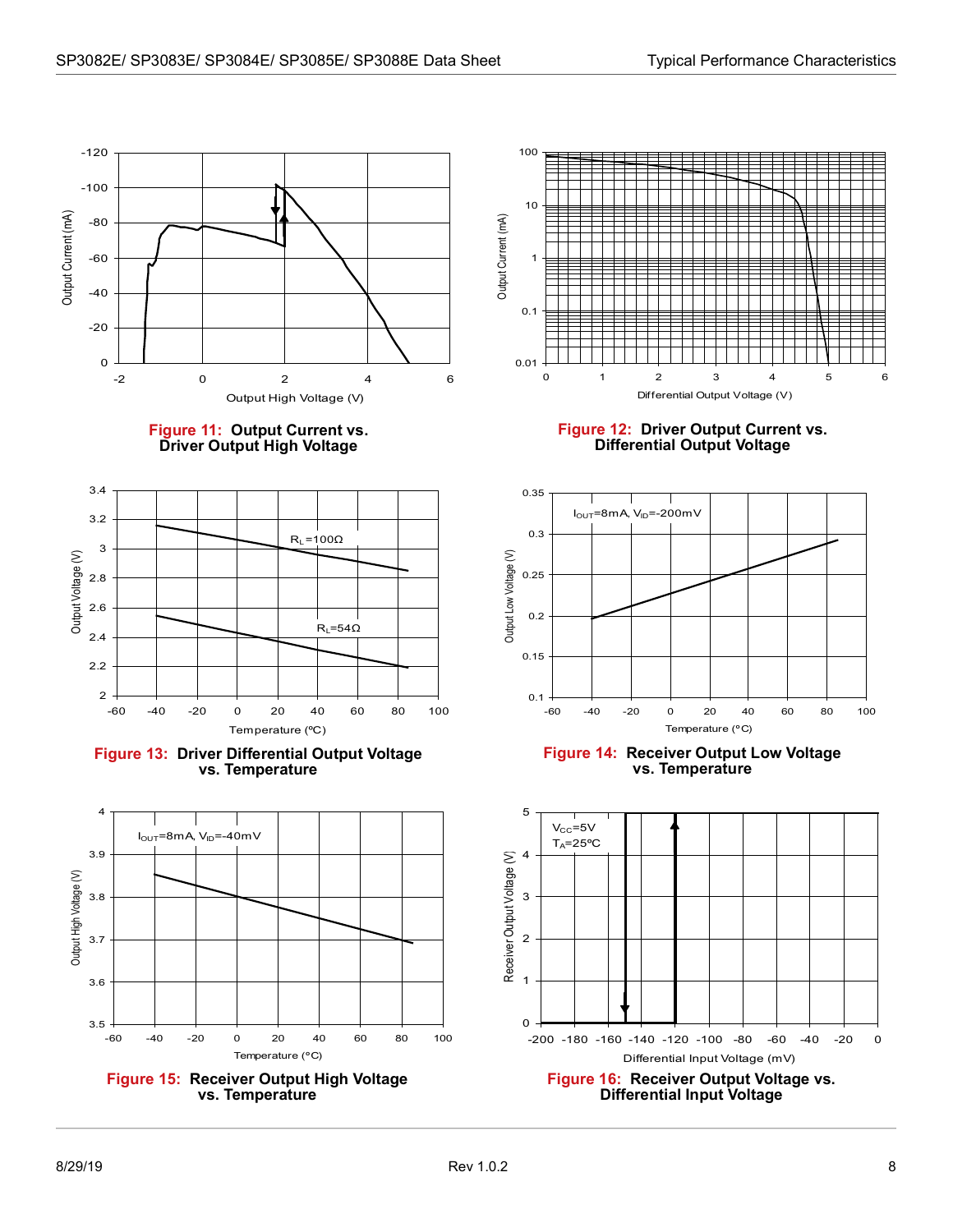



<span id="page-15-0"></span>

<span id="page-15-2"></span>



<span id="page-15-4"></span>



<span id="page-15-1"></span>**Figure 18: Driver Average Propagation Delay vs. Temperature (SP3082E)**



<span id="page-15-3"></span>**Figure 20: Driver Average Propagation Delay vs. Temperature (SP3083E - SP3085E)**



<span id="page-15-5"></span>**Figure 22: Driver Propagation Delay vs. Temperature (SP3083E - SP3085E)**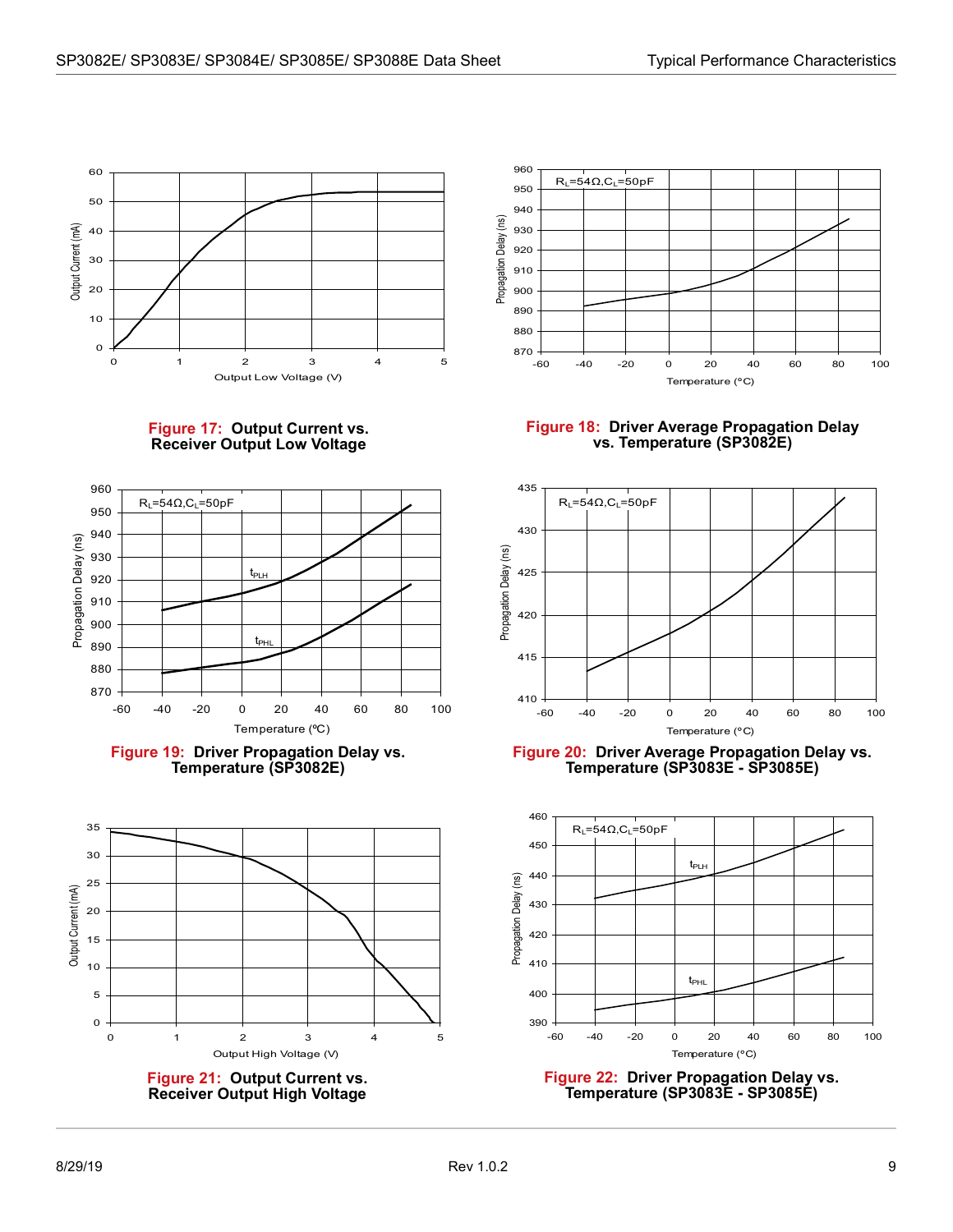

<span id="page-16-0"></span>**Figure 23: Driver Propagation Delay vs. Temperature (SP3088E)**



<span id="page-16-2"></span>



<span id="page-16-4"></span>



<span id="page-16-1"></span>**Figure 24: Receiver Average Propagation Delay vs.Temperature (SP3082E)**



<span id="page-16-3"></span>**Figure 26: Receiver Propagation Delay vs. Temperature (SP3083E - SP3085E)**



<span id="page-16-5"></span>**Figure 28: Receiver Propagation Delay vs. Temperature (SP3088E)**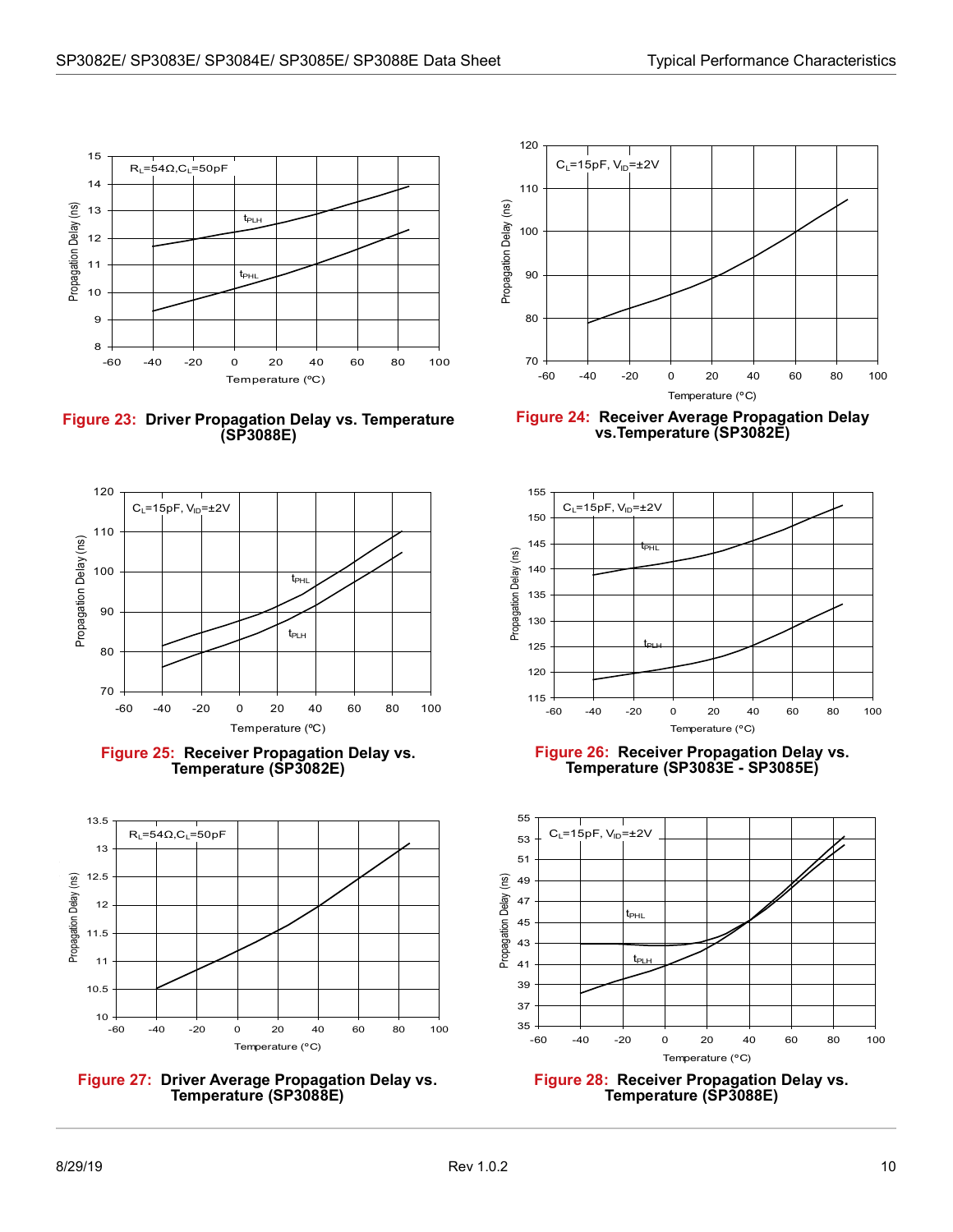



<span id="page-17-2"></span>**Figure 31: Receiver Average Propagation Delay vs. Temperature (SP3088E)**



<span id="page-17-0"></span>**Figure 29: Driver Propagation Delay (SP3082E) Figure 30: Driver and Receiver Hot Swap Performance**  vs. V<sub>CC</sub>

<span id="page-17-1"></span>

<span id="page-17-3"></span>**Figure 32: Driver Output Waveform Low to High (SP3082E)**



<span id="page-17-4"></span>**Figure 33: Driver Output Waveform High to Low (SP3082E)**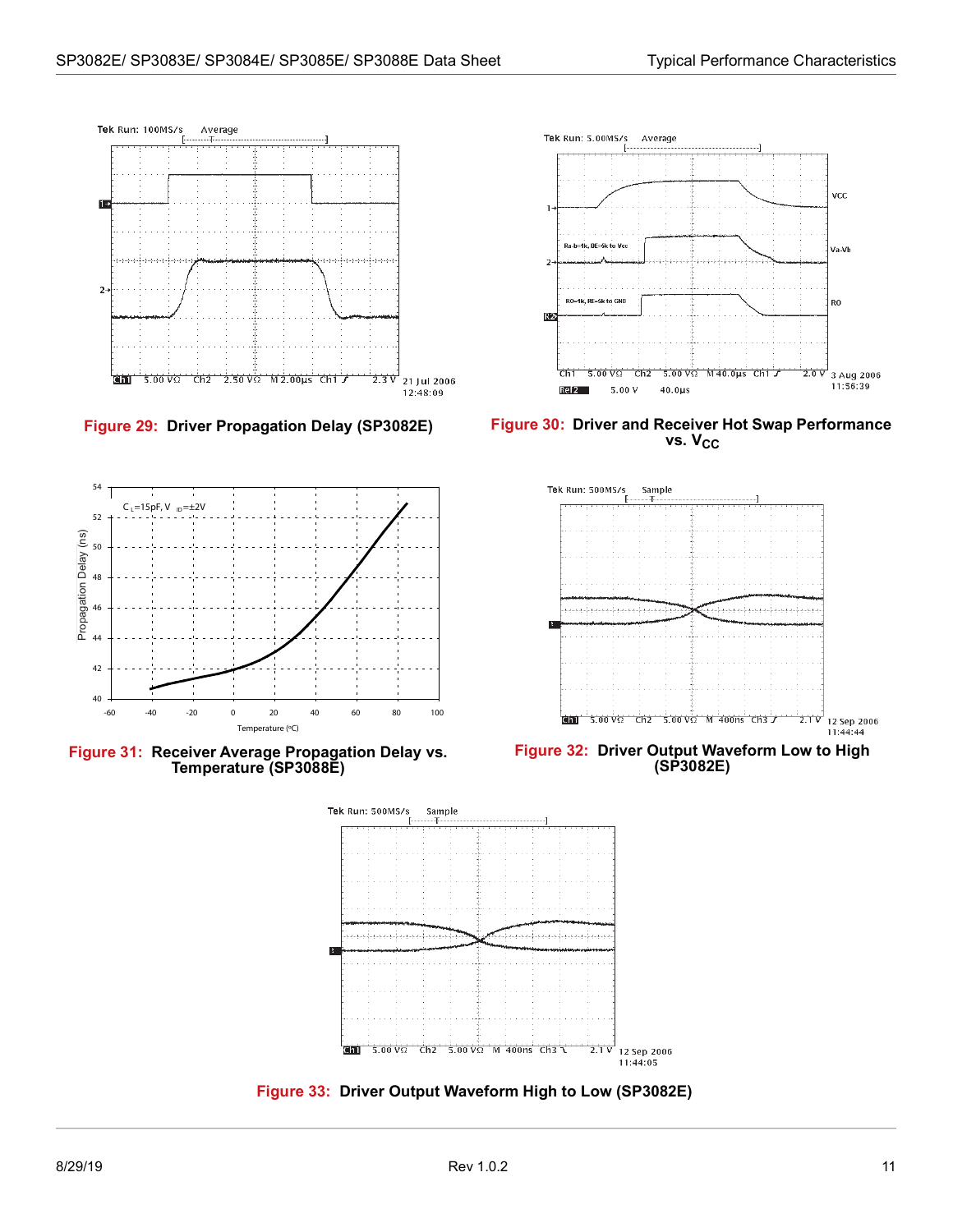<span id="page-18-1"></span><span id="page-18-0"></span>

<span id="page-18-4"></span><span id="page-18-2"></span>**Figure 38: Driver and Receiver Waveform Low to High (SP3082E)**

<span id="page-18-5"></span><span id="page-18-3"></span>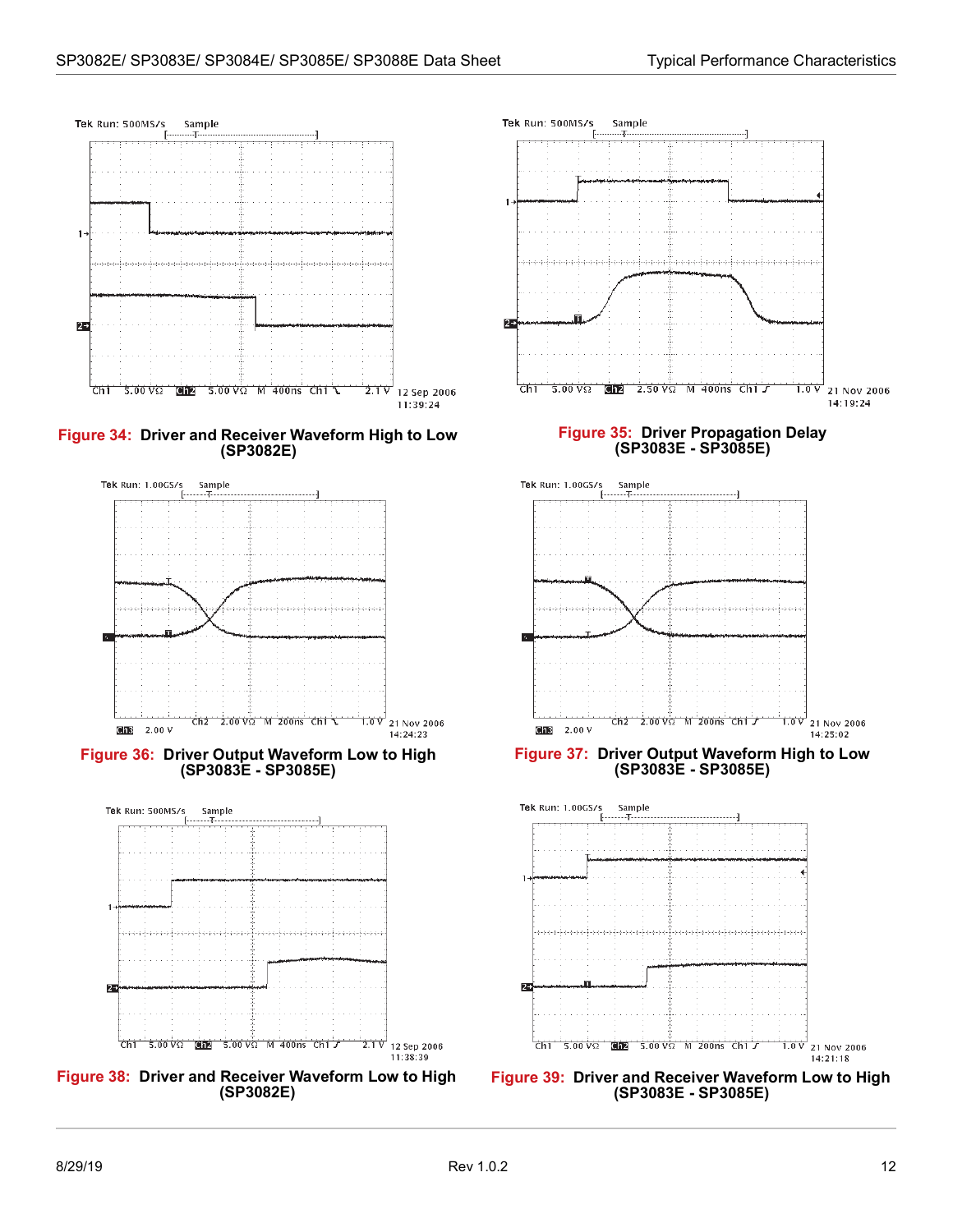

<span id="page-19-0"></span>



<span id="page-19-2"></span>**Figure 42: Driver Output Waveform High to Low (SP3088E)**



<span id="page-19-4"></span>



**Figure 40: Driver Propagation Delay (SP3088E) Figure 41: Driver Output Waveform Low to High (SP3088E)**

<span id="page-19-1"></span>

<span id="page-19-3"></span>**Figure 43: Driver and Receiver Waveform Low to High (SP3088E)**



<span id="page-19-5"></span>**Figure 45: Driver and Receiver Waveform High to Low (SP3088E)**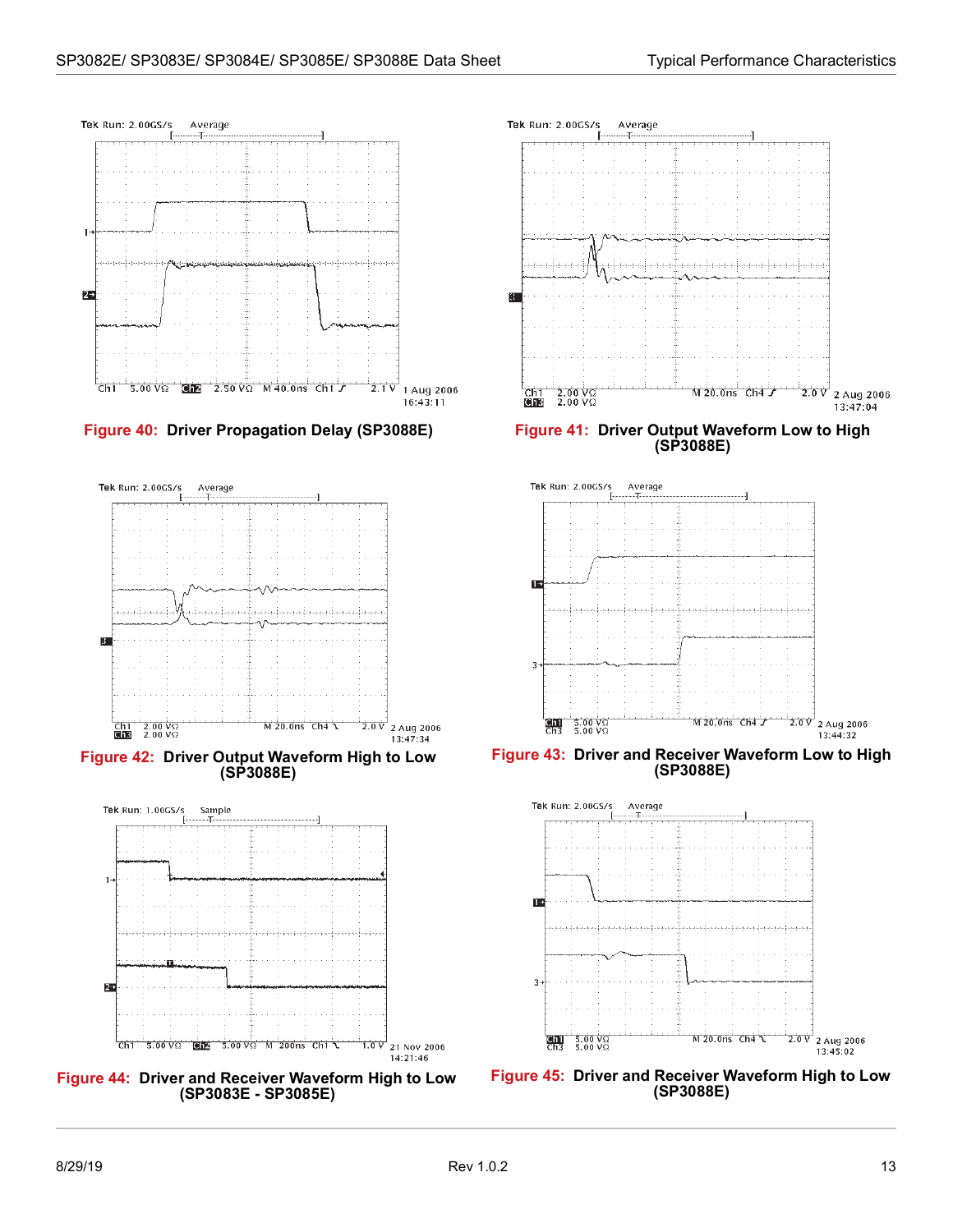

<span id="page-20-1"></span><span id="page-20-0"></span>

<span id="page-20-2"></span>**Figure 48: Receiver Propagation Delay (SP3083E - SP3085E)**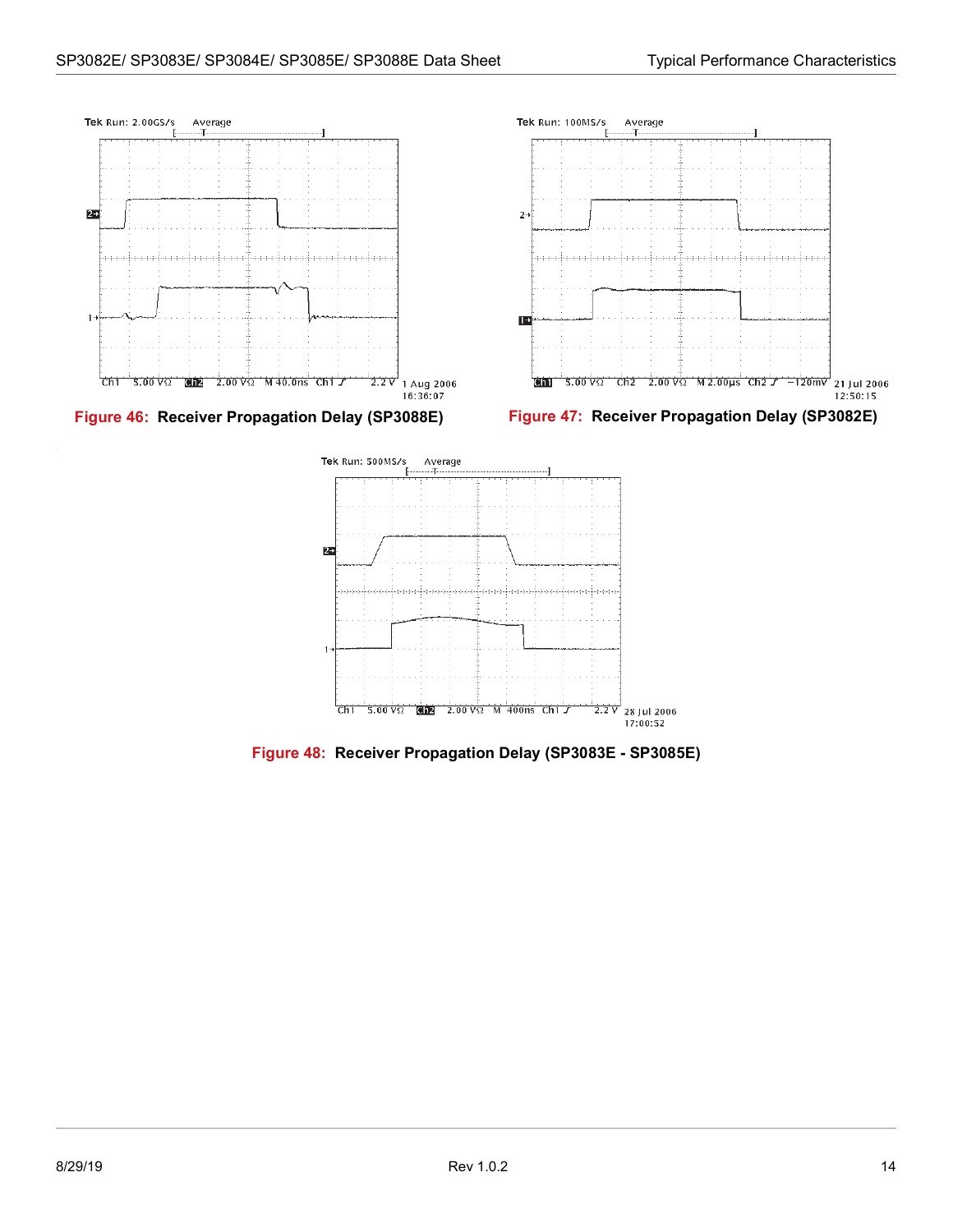## <span id="page-21-0"></span>Test Circuits and Timing Diagrams



<span id="page-21-2"></span>

<span id="page-21-1"></span>**Figure 49: Driver DC Test Circuit Figure 50: Receiver DC Test Circuit**





<span id="page-21-3"></span>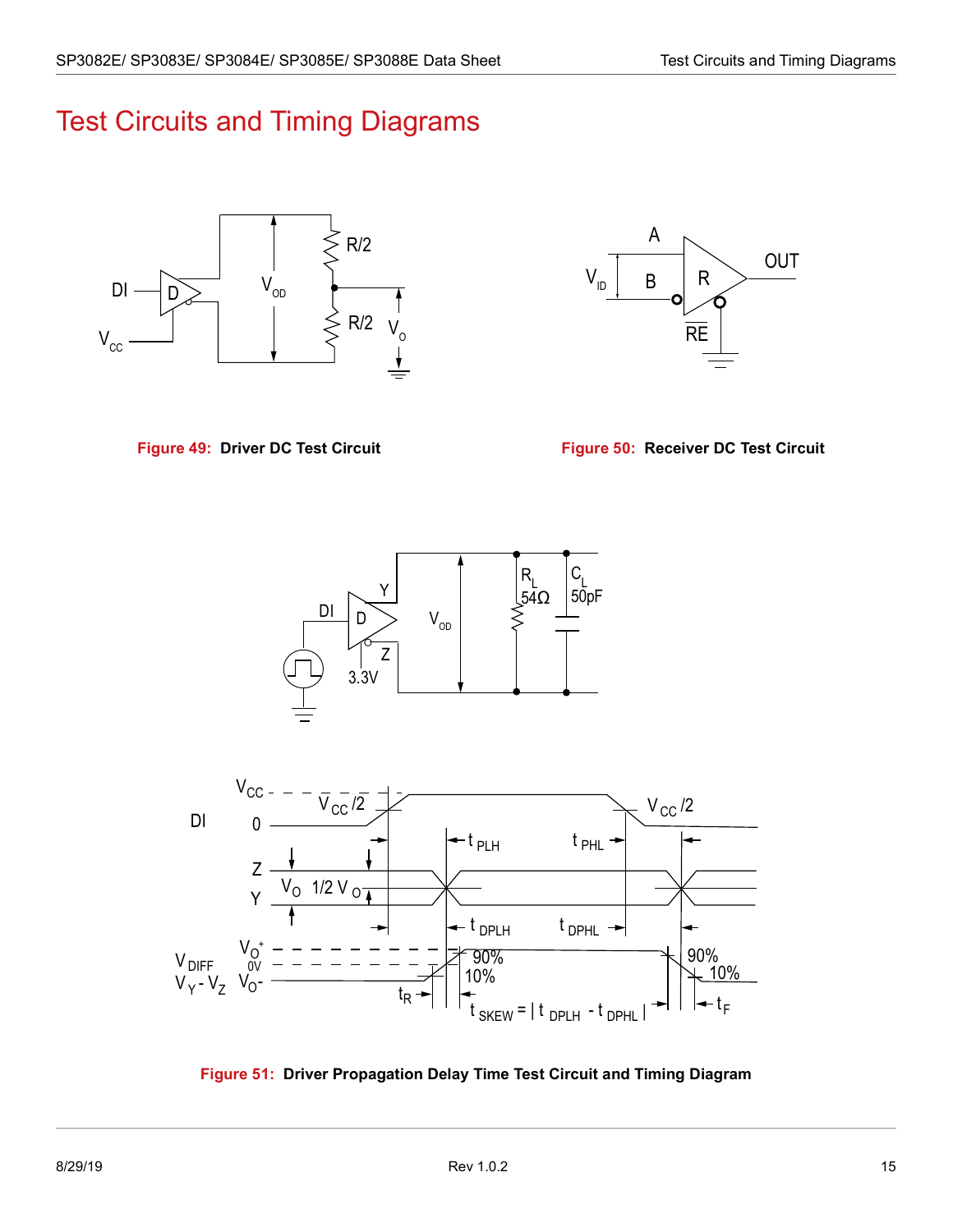



<span id="page-22-0"></span>

**Figure 53: Driver Differential Output Test Circuit**

<span id="page-22-1"></span>

<span id="page-22-2"></span>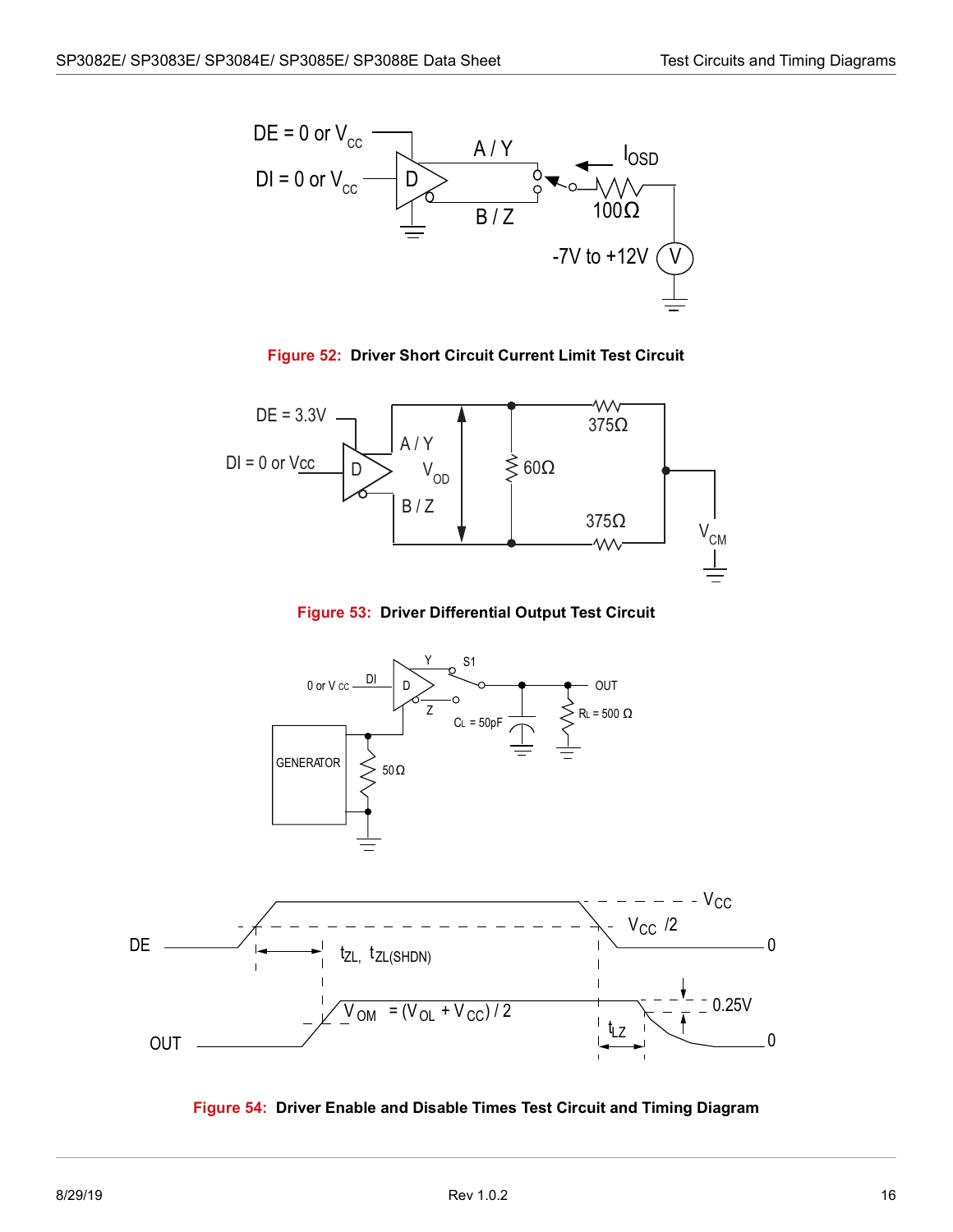

**Figure 55: Driver Enable and Disable Times Test Circuit and Timing Diagram**

<span id="page-23-0"></span>

<span id="page-23-1"></span>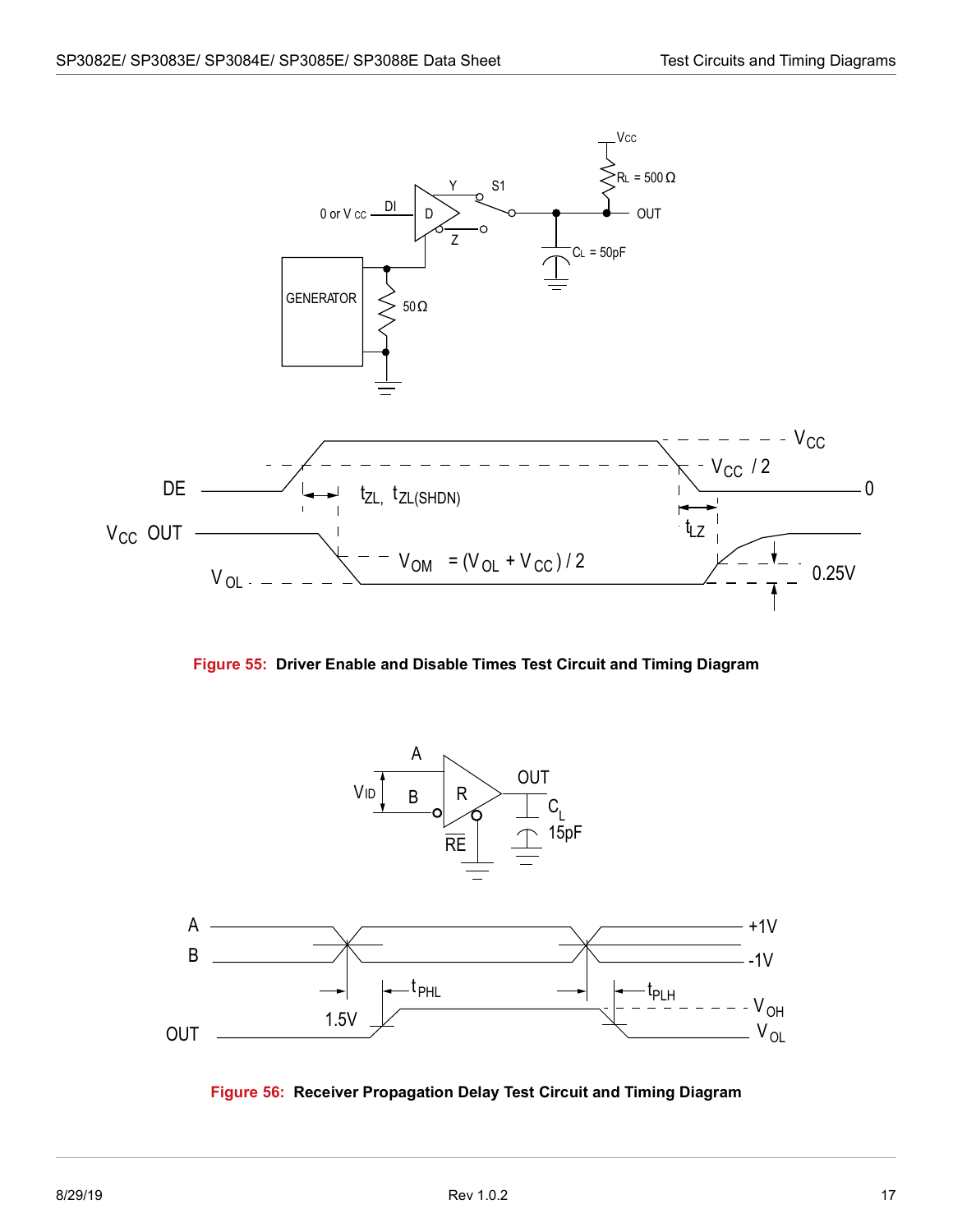

**Figure 57: Receiver Enable and Disable Times Test Circuit**

<span id="page-24-0"></span>

<span id="page-24-1"></span>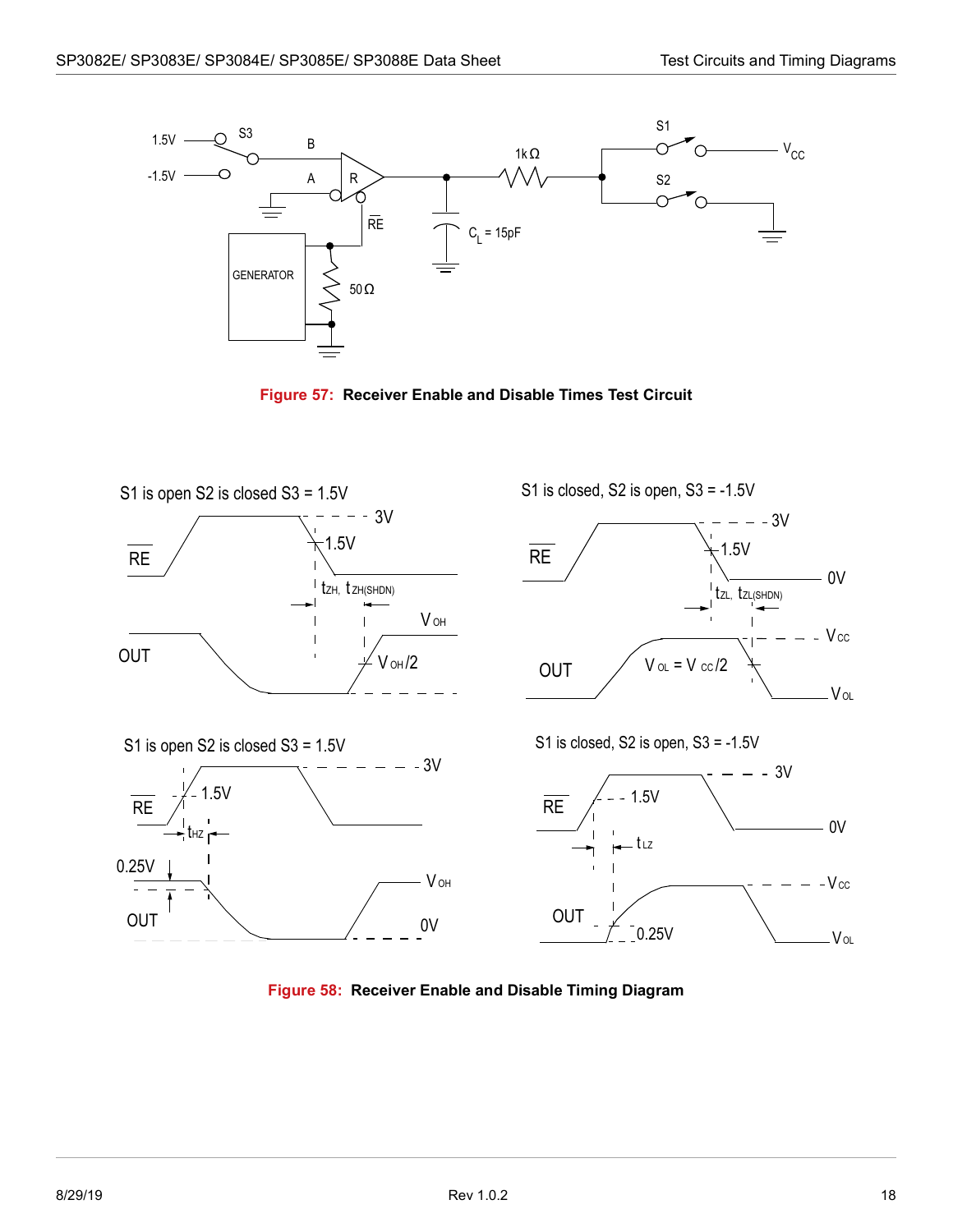Power-on or Power-off



<span id="page-25-0"></span>1. Test is performed to ensure survivability only. Normal operation during transient is not specified.

**Figure 59: Transient Over Voltage Tolerance Test Circuit**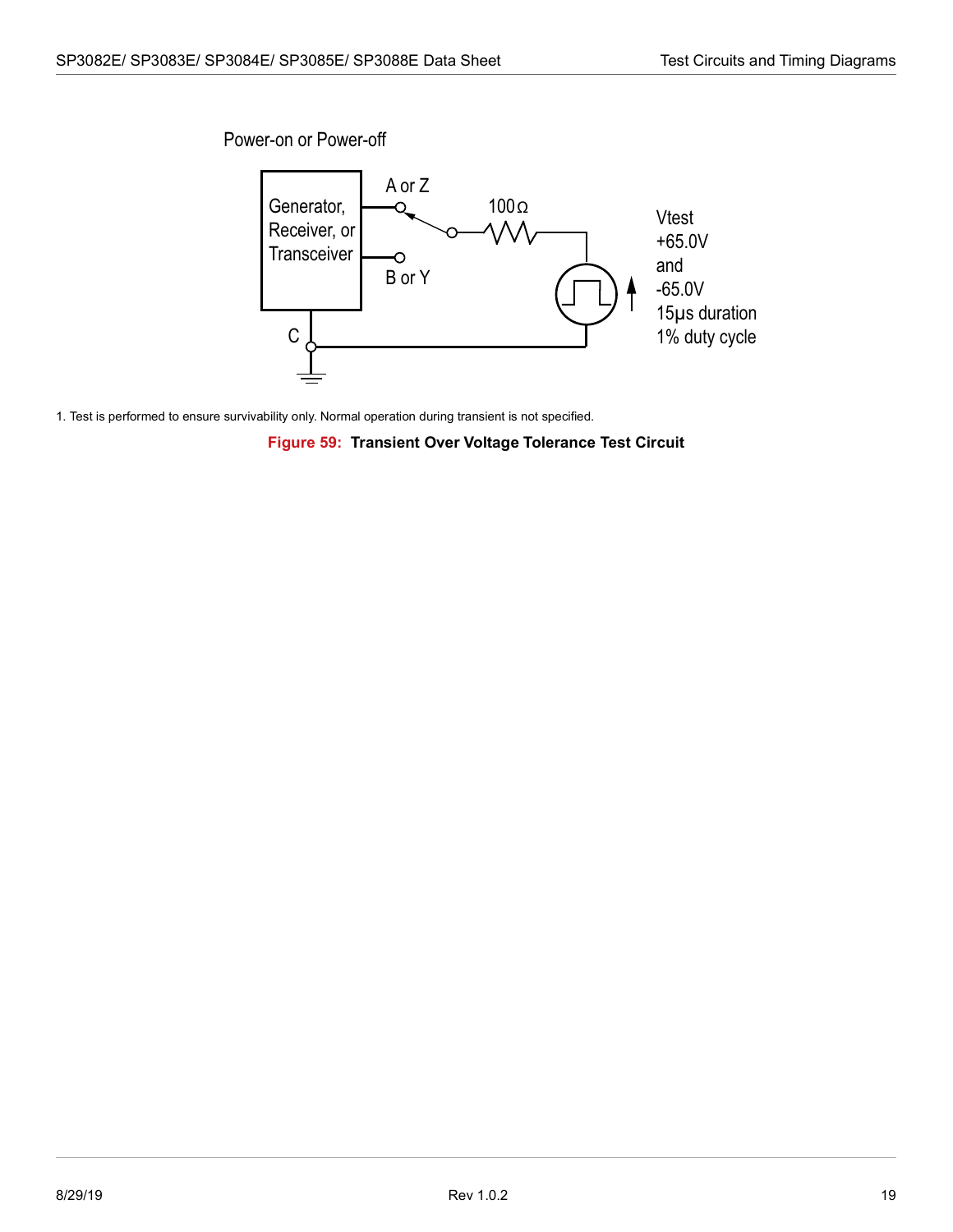# <span id="page-26-0"></span>Function Tables

#### <span id="page-26-1"></span>**Table 9: SP3083E (Full Duplex)**

| <b>Transmitting</b> |               |    |                |  |  |
|---------------------|---------------|----|----------------|--|--|
|                     | <b>Inputs</b> |    | <b>Outputs</b> |  |  |
| <b>RE</b>           | <b>DE</b>     | DI |                |  |  |
| x                   |               |    |                |  |  |
|                     |               |    |                |  |  |
|                     |               |    | High-Z         |  |  |
|                     |               |    | Shitdown       |  |  |

#### <span id="page-26-2"></span>**Table 10: SP3083E (Full Duplex)**

| <b>Receiving</b> |               |                  |           |  |  |
|------------------|---------------|------------------|-----------|--|--|
|                  | <b>Inputs</b> |                  |           |  |  |
| <b>RE</b>        | <b>DE</b>     | $V_A - V_B$      | <b>RO</b> |  |  |
| U                | x             | $\geq -40$ mV    |           |  |  |
| U                | x             | ≤ -200mV         |           |  |  |
| 0                | X             | Open,<br>Shorted |           |  |  |
| 1                | 1             | Χ                | High-Z    |  |  |
|                  | U             | x                | Shutdown  |  |  |

#### <span id="page-26-3"></span>**Table 11: SP3084E (Full Duplex)**

| <b>Transmitting</b> |                |  |  |  |
|---------------------|----------------|--|--|--|
| Input               | <b>Outputs</b> |  |  |  |
| DI                  |                |  |  |  |
|                     |                |  |  |  |
|                     |                |  |  |  |
| Open                |                |  |  |  |

#### <span id="page-26-4"></span>**Table 12: SP3084E (Full Duplex)**

| <b>Receiving</b> |               |  |  |  |
|------------------|---------------|--|--|--|
| <b>Inputs</b>    | <b>Output</b> |  |  |  |
| $V_A - V_B$      | <b>RO</b>     |  |  |  |
| $\geq -40$ mV    |               |  |  |  |
| ≤ -200mV         |               |  |  |  |
| Open / shorted   |               |  |  |  |

#### <span id="page-26-5"></span>**Table 13: SP3082E, SP3085E, SP3088E (Half Duplex)**

| <b>Transmitting</b> |               |    |                |  |  |
|---------------------|---------------|----|----------------|--|--|
|                     | <b>Inputs</b> |    | <b>Outputs</b> |  |  |
| $\overline{RE}$     | <b>DE</b>     | DI | А              |  |  |
| x                   |               |    |                |  |  |
| x                   |               |    |                |  |  |
|                     |               | x  | High-Z         |  |  |
|                     |               |    | Shitdown       |  |  |

#### <span id="page-26-6"></span>**Table 14: SP3082E, SP3085E, SP3088E (Half Duplex)**

| <b>Receiving</b> |               |                   |           |  |  |
|------------------|---------------|-------------------|-----------|--|--|
|                  | <b>Inputs</b> |                   |           |  |  |
| <b>RE</b>        | <b>DE</b>     | $V_A - V_B$       | <b>RO</b> |  |  |
|                  | x             | $\geq -40$ mV     |           |  |  |
|                  | x             | ≤ -200mV          | U         |  |  |
|                  | х             | Open /<br>shorted |           |  |  |
| 4                | 4             | x                 | High-Z    |  |  |
|                  |               | x                 | Shutdown  |  |  |

Note: Receiver inputs -200mV <  $V_A$  -  $V_B$  < -40mV should be considered indeterminate.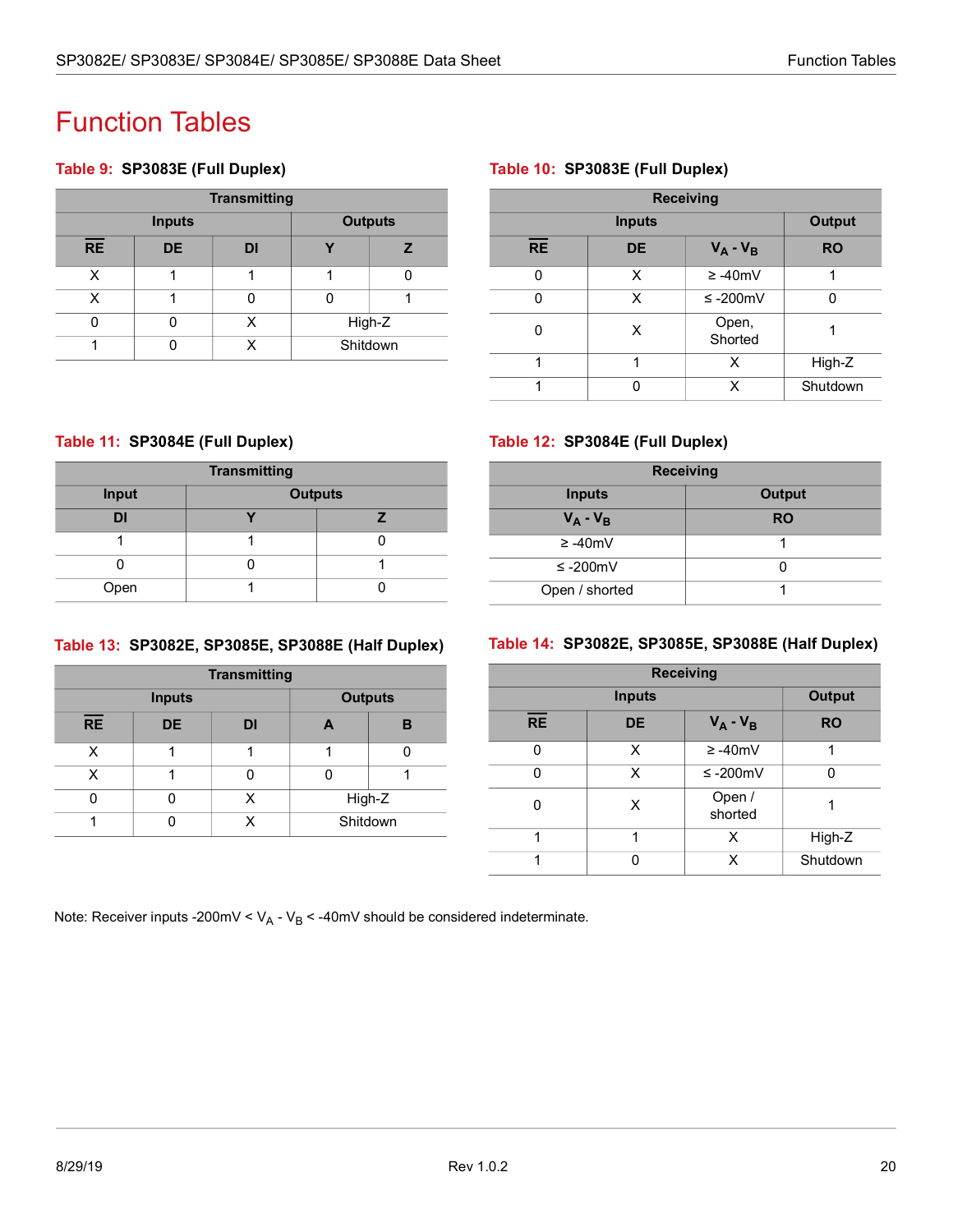# <span id="page-27-0"></span>Pin Information

### <span id="page-27-1"></span>Pin Configurations



#### **Figure 60: Pin Configurations**

### <span id="page-27-3"></span><span id="page-27-2"></span>Pin Descriptions

#### <span id="page-27-4"></span>**Table 15: Pin Descriptions**

| <b>Pin Number</b> |                            |                            |                 |                                                                                                                                                                                            |
|-------------------|----------------------------|----------------------------|-----------------|--------------------------------------------------------------------------------------------------------------------------------------------------------------------------------------------|
|                   | <b>Full Duplex Devices</b> | <b>Half Duplex Devices</b> | <b>Pin Name</b> | <b>Pin Function</b>                                                                                                                                                                        |
| <b>SP3083E</b>    | <b>SP3084E</b>             | SP3082E, SP3085E, SP3088E  |                 |                                                                                                                                                                                            |
| 2                 | 2                          |                            | <b>RO</b>       | Receiver Output. When RE is low and if $(A-B) \ge -40$ mV, RO is<br>High. If $(A-B) \leq -200$ mV, RO is low.                                                                              |
| 3                 |                            | 2                          | $\overline{RE}$ | Receiver Output Enable. When RE is low, RO is enabled.<br>When RE is high, RO is high impedance. Drive RE high and<br>DE low to enter shutdown mode. RE is a hot swap input.               |
| 4                 |                            | 3                          | DE              | Driver Output Enable. When DE is high, outputs are enabled.<br>When DE is low, outputs are high impedance. Drive DE low<br>and RE high to enter shutdown mode. DE is a hot-swap input.     |
| 5                 | 3                          | 4                          | DI              | Driver Input. With DE high, a low level on DI forces<br>noninverting output low and inverting output high. A high level<br>on DI forces noninverting output high and inverting output low. |
| 6, 7              | 4                          | 5                          | <b>GND</b>      | Ground                                                                                                                                                                                     |
| 9                 | 5                          |                            | Υ               | Noninverting Driver Output                                                                                                                                                                 |
| 10                | 6                          |                            | Z               | <b>Inverting Driver Output</b>                                                                                                                                                             |
| 11                | $\overline{7}$             |                            | B               | Inverting Receiver Input                                                                                                                                                                   |
|                   |                            | $\overline{7}$             | B               | Inverting Receiver Input and Inverting Driver Output                                                                                                                                       |
| 12                | 8                          |                            | A               | Noninverting Receiver Input                                                                                                                                                                |
|                   |                            | 6                          | A               | Noninverting Receiver Input and Noninverting Driver Output                                                                                                                                 |
| 14                | 1                          | 8                          | $V_{\rm CC}$    | Positive Supply $V_{CC}$ . Bypass to GND with a 0.1µF capacitor                                                                                                                            |
| 1, 8, 13          |                            |                            | <b>NC</b>       | No connect, not internally connected.                                                                                                                                                      |

1. On 14-pin packages connect both pins 6 and 7 to Ground.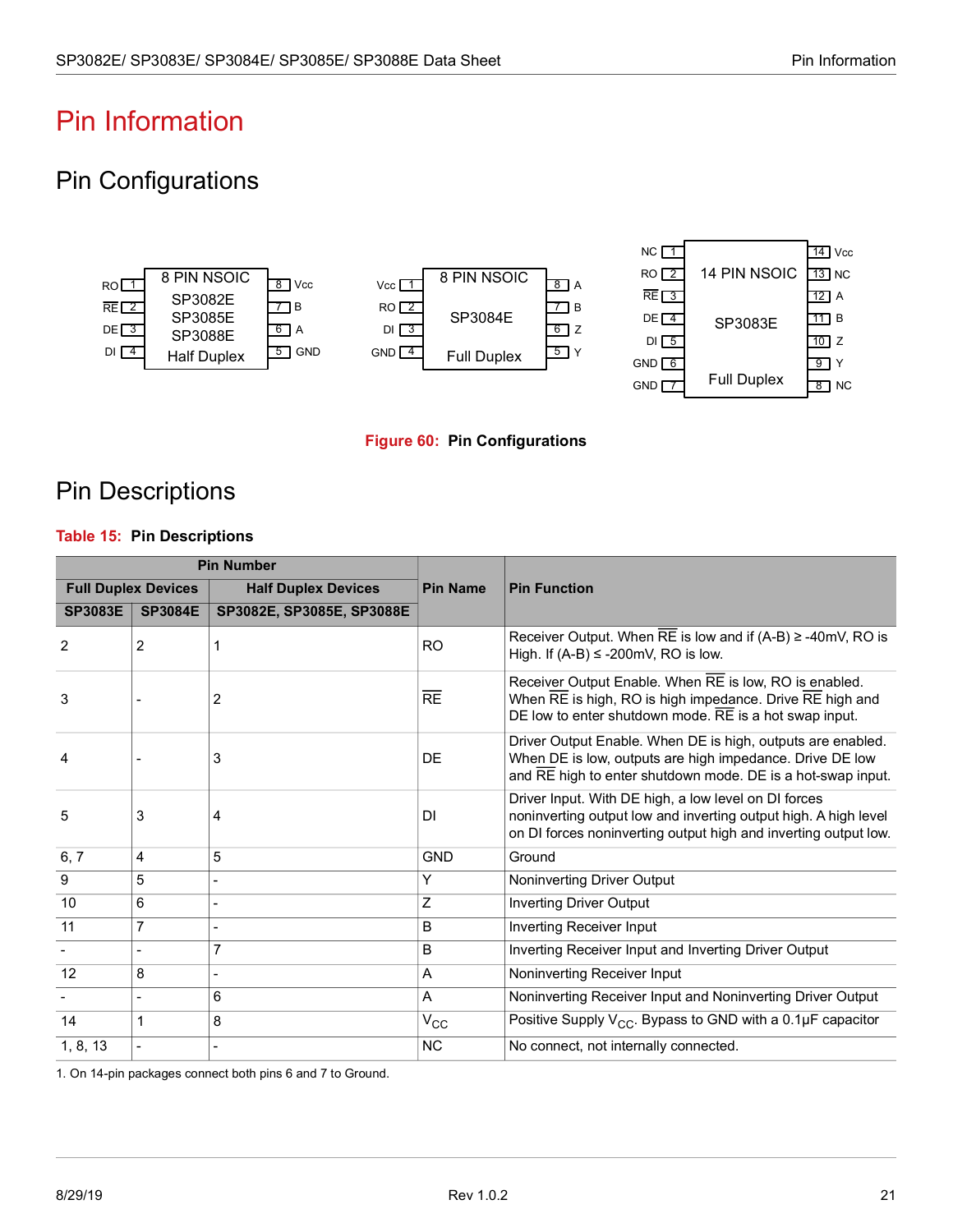# <span id="page-28-0"></span>Detailed Description

SP3082E - SP3088E are a family of advanced RS-485 / RS-422 transceivers. Each contains one driver and one receiver. These devices feature fail-safe circuitry that guarantees a logic-high receiver output when the receiver inputs are open or shorted, or when they are connected to a terminated transmission line with all drivers disabled. The SP3082E, SP3083E, SP3085E and SP3088E also feature a hot-swap capability allowing live insertion without error data transfer.

The SP3082E features reduced slew-rate drivers that minimize EMI and reduce reflections caused by improperly terminated cables, allowing error-free data transmission up to 115kbps. The SP3083E, SP3084E and SP3085E also offer slew-rate limits allowing transmit speeds up to 500kbps. The SP3088E driver slew rate is not limited, making transmit speeds up to 20Mbps possible.

The SP3082E, SP3085E and SP3088E are half-duplex transceivers, while the SP3083E and SP3084E are full duplex transceivers.

All devices operate from a single 5.0V supply. Drivers are output short-circuit current limited. Thermal-shutdown circuitry protects drivers against excessive power dissipation. When activated, the thermal-shutdown circuitry places the driver outputs into a high-impedance state.

### <span id="page-28-1"></span>Receiver Input Filtering

SP3082E-SP3085E receivers incorporate input filtering in addition to input hysteresis. This filtering enhances noise immunity with differential signals that have very slow rise and fall times. Receiver propagation delay increases due to this filtering.

### <span id="page-28-2"></span>Advanced Fail Safe

Ordinary RS-485 differential receivers will be in an indeterminate state whenever A - B is less than ±200mV. This situation can occur whenever the data bus is not being actively driven. The Advanced Failsafe feature of the SP308xE family guarantees a logic-high receiver output if the receiver's differential inputs are shorted, open-circuit or if they are shunted by a termination resistor.

The receiver thresholds of the SP308xE family are very precise and offset by at least a 40mV noise margin from ground. This results in a logic-high receiver output at zero volts input differential while maintaining compliance with the EIA / TIA-485 standard of ±200mV.

### <span id="page-28-3"></span>Hot-Swap Capability

When a microprocessor or other logic device undergoes its power-up sequence, its logic-outputs are typically at high impedance. In this state they are unable to drive the DE and signals to a defined logic level. During this period, noise, parasitic coupling or leakage from other devices could cause standard CMOS enable inputs to drift to an incorrect logic level.

If circuit boards are inserted into an energized backplane (commonly called "live insertion' or 'hot swap'), power may be suddenly applied to all circuits. Without the hot-swap capability, this situation could improperly enable the transceiver's driver or receiver, driving invalid data onto shared busses and possibly causing driver contention or device damage.

The SP308x family contains a special power-on-reset circuit that holds DE low and RE high for approximately 10 microseconds. After this initial power-up sequence, the hotswap circuit becomes transparent, allowing for normal, unskewed enable and disable timings.

### <span id="page-28-4"></span>±15kV ESD Protection

ESD-protection structures are incorporated on all pins to protect against electrostatic discharges encountered during handling and assembly. The driver output and receiver inputs of the SP308xE family have extra protection against static electricity. MaxLinear's uses state of the art structures to protect these pins against ESD of ±15kV without damage. The ESD structures withstand high ESD in all states: normal operation, shutdown and powered down. After an ESD event, the SP3082E - SP3088E keep working without latchup or damage.

ESD protection can be tested in various ways. The transmitter outputs and receiver inputs of the SP3082E - SP3088E are characterized for protection to the following limits:

- ±15kV using the Human Body Model
- ±8kV using the Contact Discharge method specified in IEC 61000-4-2
- ±15kV Air-gap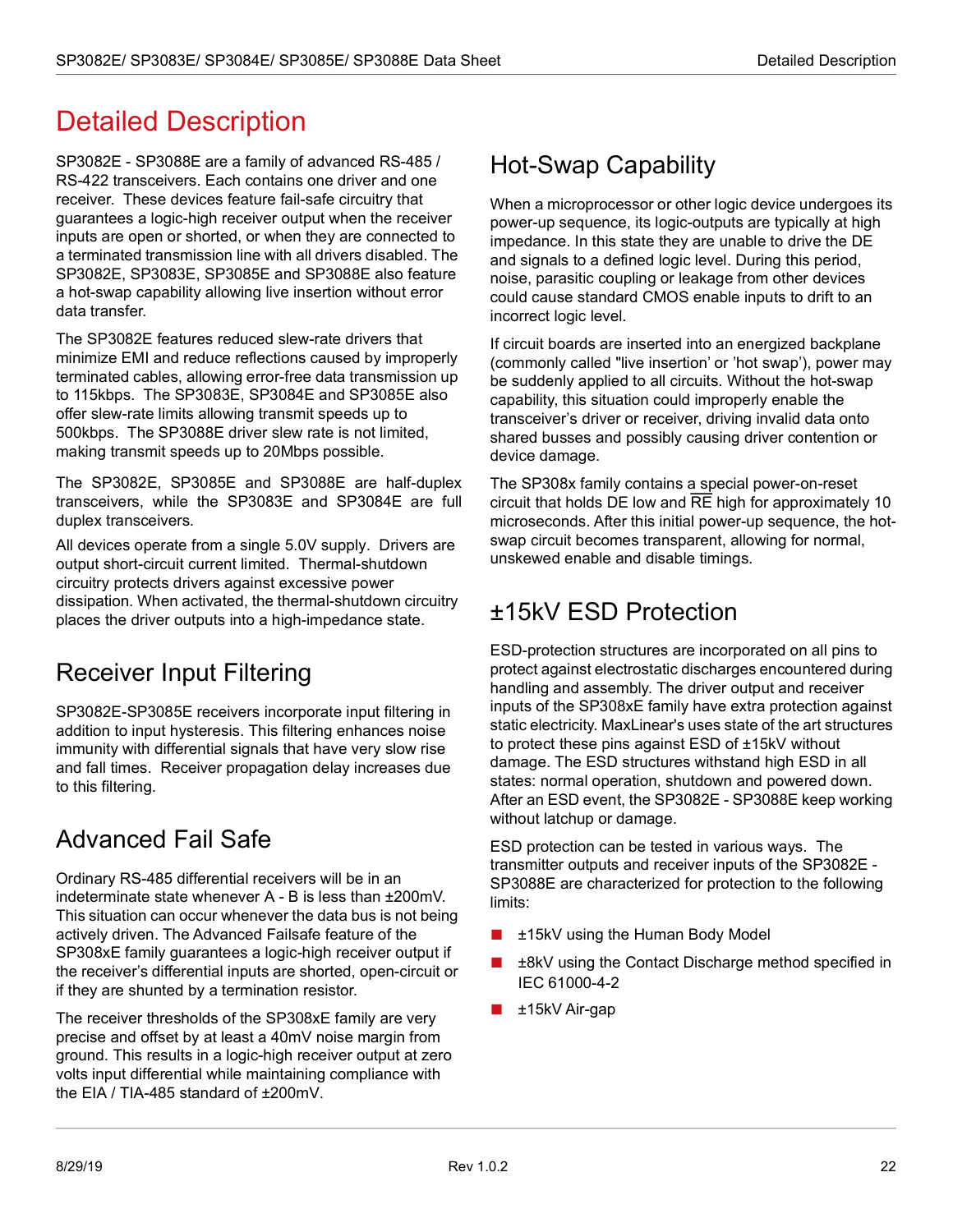### <span id="page-29-0"></span>ESD Test Conditions

ESD performance depends on a variety of conditions. Contact MaxLinear for a reliability report that documents test setup, methodology and results.

# <span id="page-29-1"></span>IEC 61000-4-2

The IEC 61000-4-2 standard covers ESD testing and performance of finished equipment. However, it does not specifically refer to integrated circuits. The SP308xE family helps you design equipment to meet IEC 61000-4-2, without sacrificing board space and cost for external ESDprotection components.

The major difference between tests done using the Human Body Model and IEC 61000-4-2 is higher peak current in IEC 61000-4-2, as series resistance is lower in the IEC 61000-4-2 model. Hence, the ESD withstand voltage measured to IEC 61000-4-2 is generally lower than that measured using the Human Body Model. The air-gap test involves approaching the device with a charged probe. The contact-discharge method connects the probe to the device before the probe is energized.

### <span id="page-29-2"></span>Machine Model

The machine model for ESD tests all pins using a 200pF storage capacitor and zero discharge resistance. The objective is to emulate the stress caused when I/O pins are contacted by handling equipment during test and assembly.

### <span id="page-29-3"></span>256 Transceivers on the Bus

The standard RS-485 receiver input impedance is 12kΩ (1 unit load). A standard driver can drive up to 32 unit loads. The SP308xE family of transceivers has only a 1/8 unit load receiver input impedance ( $96k\Omega$ ), thereby allowing eight times as many,up to 256, transceivers to be connected in parallel on a communication line. Any combination of these devices and other RS-485 transceivers up to a total of 32 unit loads may be connected to the line.

### <span id="page-29-4"></span>Low Power Shutdown Mode

Low-power shutdown mode is initiated by bringing both RE high and DE low simultaneously. While in shutdown, devices typically draw only 50nA of supply current. DE and RE may be tied together and driven by a single control signal. Devices are guaranteed not to enter shutdown if RE is high and DE is low for less than 50ns. If the inputs are in this state for at least 600ns, the parts are shutdown.

Enable times t<sub>ZH</sub> and t<sub>ZL</sub> apply when the part was not in a low-power shutdown state. Enable times  $t_{ZH(SHDN)}$  and  $t_{ZL(SHDN)}$  apply when the parts are shut down. It drivers and receivers take longer to become enabled from low-power shutdown mode  $t_{ZH(SHDN)}$  and  $t_{ZL(SHDN)}$  than from driver / receiver-disable mode  $(t_{ZH}, t_{ZL})$ .

### <span id="page-29-5"></span>Driver Output Protection

Two mechanisms prevent excessive output current and power dissipation caused by faults or by bus contention. First, a driver current limit on the output stage provides immediate protection against short circuits over the whole common-mode voltage range. Second, a thermalshutdown circuit forces the driver outputs into a highimpedance state if junction temperature becomes excessive.

### <span id="page-29-6"></span>Line Length, EMI and Reflections

SP3082E - SP3085E feature controlled slew-rate drivers that minimize EMI and reduce reflections caused by improperly terminated cables.

SP3082E driver rise and fall times are limited to no faster than 667ns, allowing error-free data transmission up to 115kbps. The SP3083E, SP3084E and SP3085E offer somewhat higher driver output slew-rate limits, allowing transmit speeds up to 500kbps.

The RS-485 / RS422 standard covers line lengths up to 4,000ft. Maximum achievable line length is a function of signal attenuation and noise. Use of slew-controlled drivers such as the SP3082E - SP3085E may help to reduce crosstalk interference and permit communication over longer transmission lines.

Termination prevents reflections by eliminating the impedance mismatches on a transmission line. Line termination is typically used if rise and fall times are shorter than the round-trip signal propagation time. Slew-limited drivers may reduce or eliminate the need for cable termination in many applications.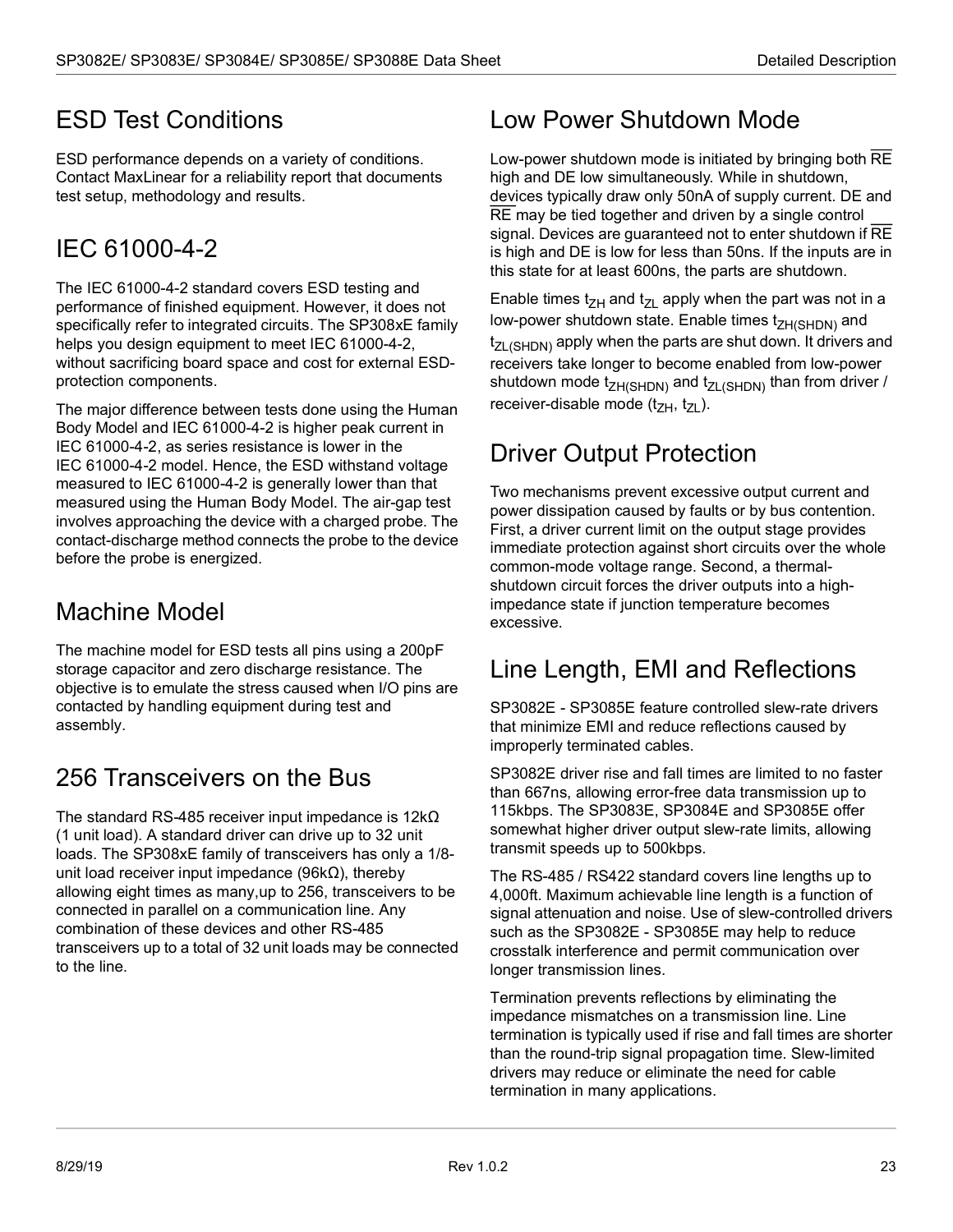### <span id="page-30-0"></span>Typical Applications



**Figure 61: Half-Duplex Network**

<span id="page-30-1"></span>

**Figure 62: Bi-Directional Full-Duplex Network**

<span id="page-30-3"></span><span id="page-30-2"></span>

**Figure 63: Point to Multi-Point Repeater**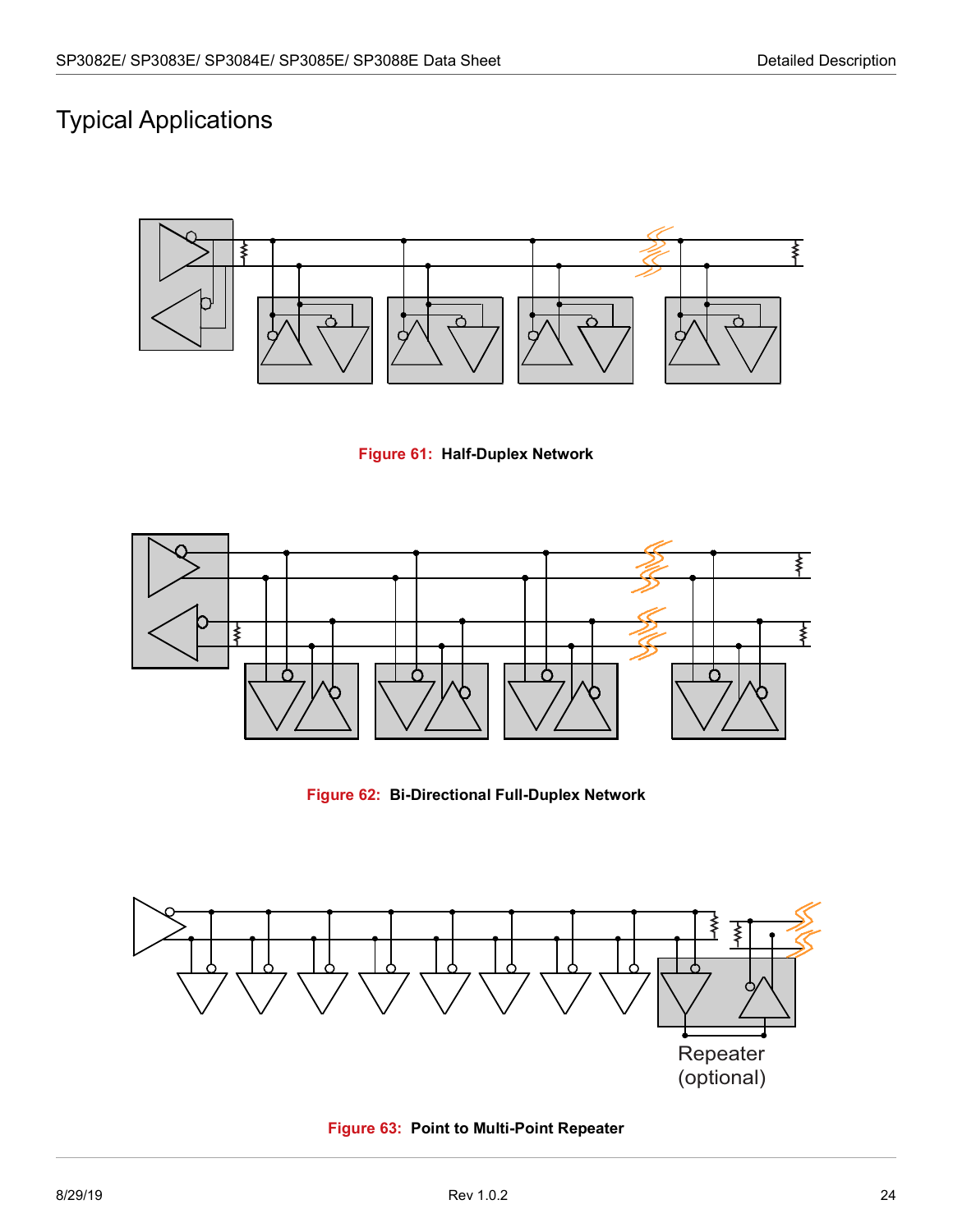# Mechanical Dimensions

### <span id="page-31-0"></span>NSOIC8







| PACKAGE OUTLINE NSOIC .150" BODY<br>JEDEC MS-012 VARIATION AA |                                           |                          |                          |                                               |                     |       |
|---------------------------------------------------------------|-------------------------------------------|--------------------------|--------------------------|-----------------------------------------------|---------------------|-------|
| <b>SYMBOLS</b>                                                | COMMON DIMENSIONS IN MM<br>(Control Unit) |                          |                          | COMMON DIMENSIONS IN INCH<br>(Reference Unit) |                     |       |
|                                                               | MIN                                       | <b>NOM</b>               | MAX                      | MIN                                           | <b>NOM</b>          | MAX   |
| A                                                             | 1.35                                      | $\overline{\phantom{0}}$ | 1.75                     | 0.053                                         | -                   | 0.069 |
| A1                                                            | 0.10                                      |                          | 0.25                     | 0.004                                         |                     | 0.010 |
| A <sub>2</sub>                                                | 1.25                                      |                          | 1.65                     | 0.049                                         |                     | 0.065 |
| b                                                             | 0.31                                      |                          | 0.51                     | 0.012                                         |                     | 0.020 |
| c                                                             | 0.17                                      |                          | 0.25                     | 0.007                                         |                     | 0.010 |
| E                                                             |                                           | <b>BSC</b><br>6.00       |                          | 0.236 BSC                                     |                     |       |
| E1                                                            |                                           | <b>BSC</b><br>3.90       |                          | 0.154<br><b>BSC</b>                           |                     |       |
| e.                                                            |                                           | 1.27<br><b>BSC</b>       |                          | 0.050 BSC                                     |                     |       |
| h                                                             | 0.25                                      |                          | 0.50                     | 0.010                                         |                     | 0.020 |
| L                                                             | 0.40                                      |                          | 1.27                     | 0.016                                         |                     | 0.050 |
| L1                                                            | 1.04 REF                                  |                          |                          |                                               | 0.041<br>REF        |       |
| L2                                                            |                                           | 0.25 BSC                 |                          |                                               | 0.010 BSC           |       |
| $\mathsf{R}$                                                  | 0.07                                      |                          |                          | 0.003                                         |                     |       |
| R1                                                            | 0.07                                      |                          |                          | 0.003                                         |                     |       |
| $\Box$                                                        | 0.                                        |                          | 8.                       | 0.                                            |                     | 8.    |
| qı                                                            | 5.                                        |                          | $15^{\circ}$             | 5.                                            |                     | 15"   |
| <u> Sp</u>                                                    | 0.                                        |                          | $\overline{\phantom{0}}$ | 0.                                            |                     |       |
| D                                                             |                                           | 4.90<br><b>BSC</b>       |                          |                                               | 0.193<br><b>BSC</b> |       |
| N                                                             | 8                                         |                          |                          |                                               |                     |       |

Drawing No: POD-00000108 Revision: A

#### <span id="page-31-1"></span>**Figure 64: Mechanical Dimension, NSOIC8**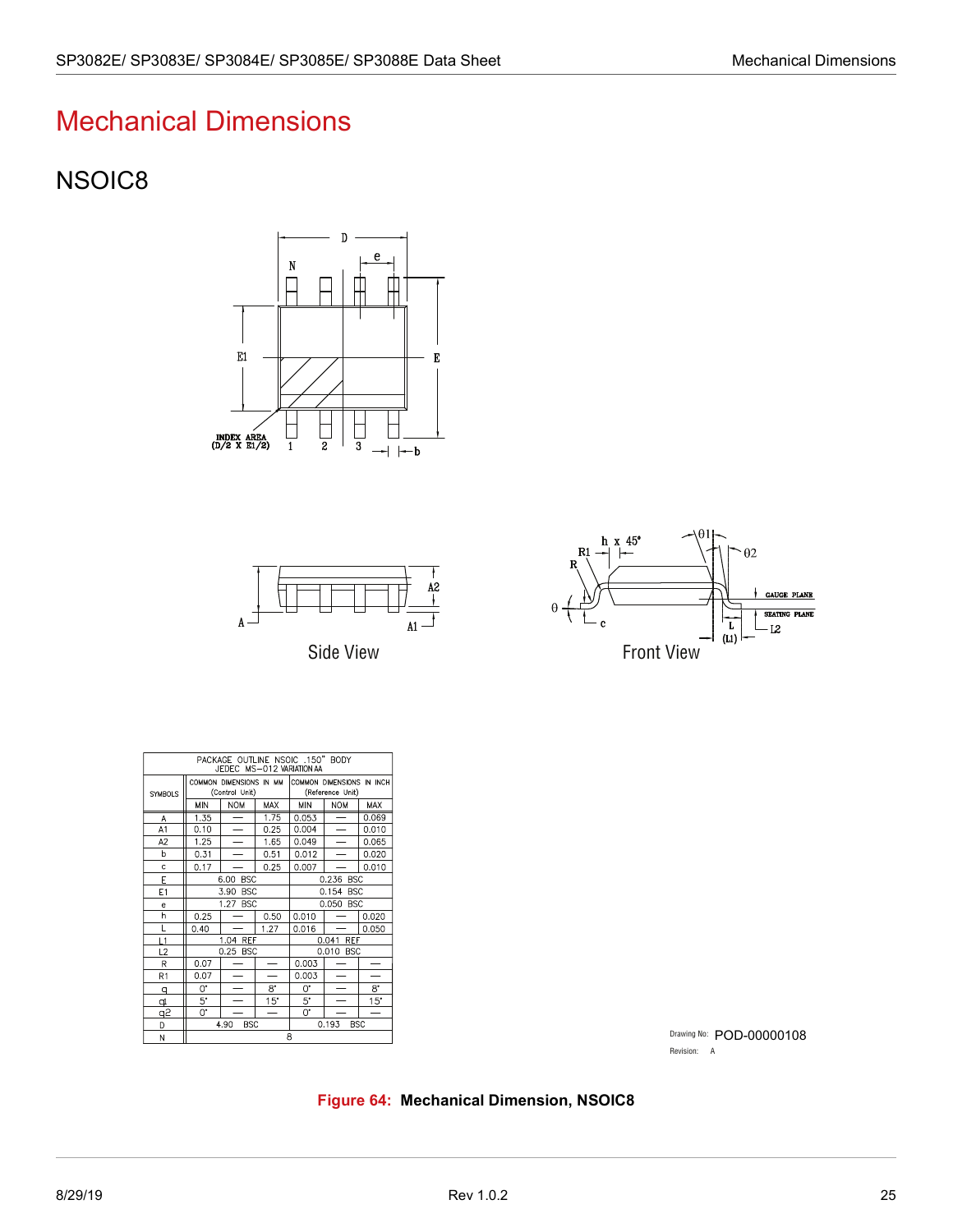# <span id="page-32-0"></span>Mechanical Dimensions

### <span id="page-32-1"></span>NSOIC14

Top View





Side View



| PACKAGE OUTLINE NSOIC .150" BODY<br>JEDEC MS-012 VARIATION AB |                                           |                          |              |                                               |                          |       |  |  |  |
|---------------------------------------------------------------|-------------------------------------------|--------------------------|--------------|-----------------------------------------------|--------------------------|-------|--|--|--|
| SYMBOLS                                                       | COMMON DIMENSIONS IN MM<br>(Control Unit) |                          |              | COMMON DIMENSIONS IN INCH<br>(Reference Unit) |                          |       |  |  |  |
|                                                               | <b>MIN</b>                                | <b>NOM</b>               | MAX          | <b>MIN</b>                                    | <b>NOM</b>               | MAX   |  |  |  |
| A                                                             | 1.35                                      |                          | 1.75         | 0.053                                         |                          | 0.069 |  |  |  |
| A1                                                            | 0.10                                      | —                        | 0.25         | 0.004                                         | $\overline{\phantom{0}}$ | 0.010 |  |  |  |
| A <sub>2</sub>                                                | 1.25                                      | $\overline{\phantom{0}}$ | 1.65         | 0.049                                         |                          | 0.065 |  |  |  |
| b                                                             | 0.31                                      |                          | 0.51         | 0.012                                         |                          | 0.020 |  |  |  |
| c                                                             | 0.17                                      |                          | 0.25         | 0.007                                         |                          | 0.010 |  |  |  |
| E                                                             | <b>BSC</b><br>6.00                        |                          |              | 0.236 BSC                                     |                          |       |  |  |  |
| E1                                                            | 3.90<br><b>BSC</b>                        |                          |              | 0.154 BSC                                     |                          |       |  |  |  |
| e                                                             | 1.27<br><b>BSC</b>                        |                          |              | 0.050 BSC                                     |                          |       |  |  |  |
| h                                                             | 0.25                                      |                          | 0.50         | 0.010                                         |                          | 0.020 |  |  |  |
| L                                                             | 0.40                                      |                          | 1.27         | 0.016                                         |                          | 0.050 |  |  |  |
| L1                                                            | 1.04 REF                                  |                          |              | 0.041<br>REF                                  |                          |       |  |  |  |
| L2                                                            | 0.25 BSC                                  |                          |              | 0.010 BSC                                     |                          |       |  |  |  |
| R                                                             | 0.07                                      |                          |              | 0.003                                         |                          |       |  |  |  |
| R <sub>1</sub>                                                | 0.07                                      |                          |              | 0.003                                         |                          |       |  |  |  |
| q                                                             | 0.                                        |                          | 8.           | Ω.                                            |                          | 8.    |  |  |  |
| q                                                             | 5.                                        |                          | $15^{\circ}$ | 5.                                            |                          | 15"   |  |  |  |
| q2                                                            | 0.                                        |                          |              | 0.                                            |                          |       |  |  |  |
| D                                                             | 8.65<br><b>BSC</b>                        |                          |              | 0.341<br><b>BSC</b>                           |                          |       |  |  |  |
| N                                                             | 14                                        |                          |              |                                               |                          |       |  |  |  |

Drawing No: POD-00000109Revision: A

<span id="page-32-2"></span>**Figure 65: Mechanical Dimensions, NSOIC14**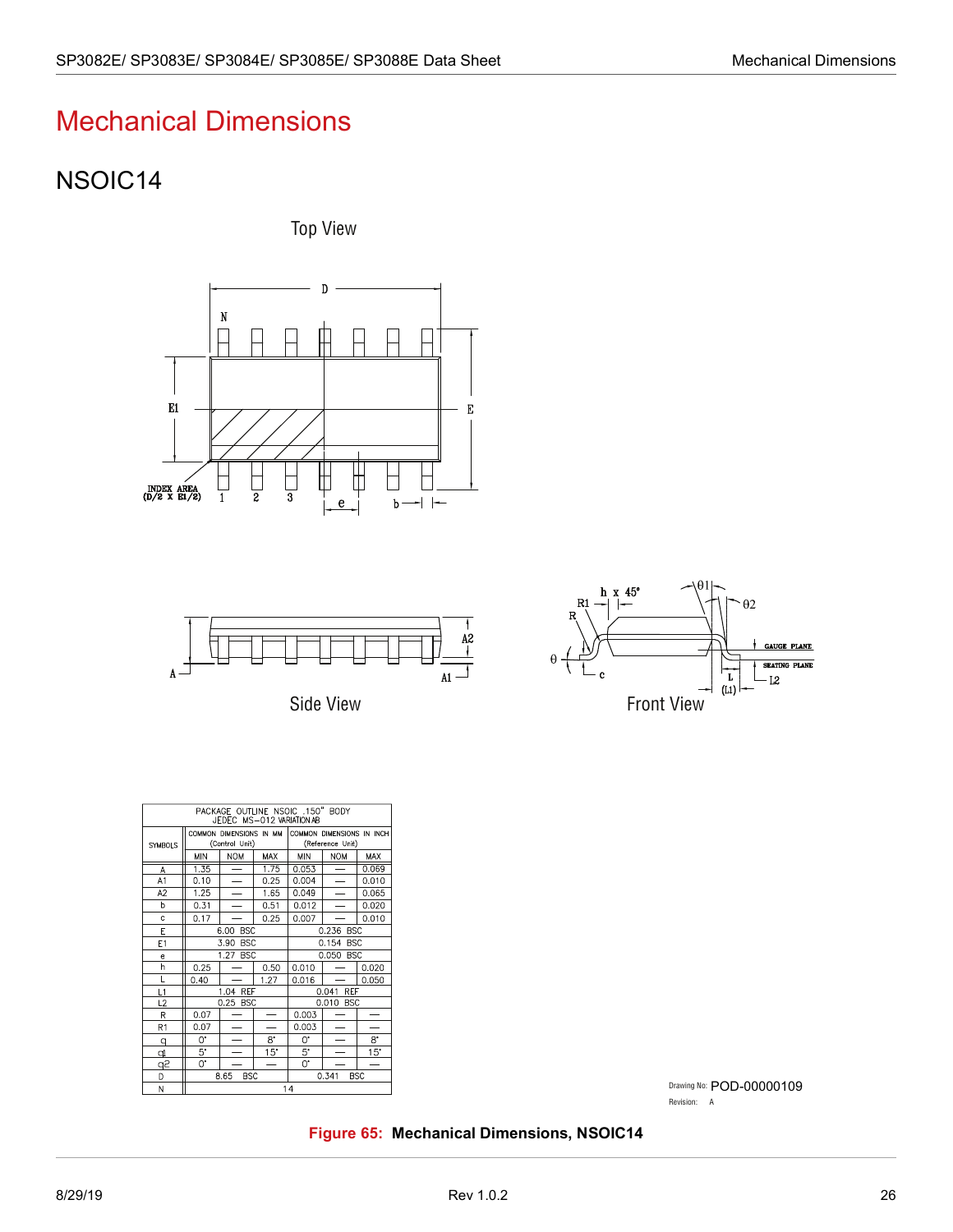# <span id="page-33-1"></span><span id="page-33-0"></span>Ordering Information

### **Table 16: Ordering Information(1)**

| <b>Ordering Part Number</b> | <b>Operating Temperature Range</b>  | Package             | <b>Packaging Method</b> | Lead-Free <sup>(2)</sup> |
|-----------------------------|-------------------------------------|---------------------|-------------------------|--------------------------|
| SP3082FFN-L                 | -40 $^{\circ}$ C to 85 $^{\circ}$ C | NSOIC8              | Tube                    | Yes                      |
| SP3082EEN-L/TR              | -40 $^{\circ}$ C to 85 $^{\circ}$ C | NSOIC8              | Reel                    | Yes                      |
| SP3083EEN-L/TR              | -40 $^{\circ}$ C to 85 $^{\circ}$ C | NSOIC <sub>14</sub> | Reel                    | Yes                      |
| SP3084EEN-L/TR              | -40 $^{\circ}$ C to 85 $^{\circ}$ C | NSOIC8              | Reel                    | Yes                      |
| SP3085EEN-L                 | -40°C to 85°C                       | NSOIC8              | Tube                    | Yes                      |
| SP3085EEN-L/TR              | -40 $^{\circ}$ C to 85 $^{\circ}$ C | NSOIC8              | Reel                    | Yes                      |
| SP3088EEN-L                 | -40 $^{\circ}$ C to 85 $^{\circ}$ C | NSOIC8              | Tube                    | Yes                      |
| SP3088EEN-L/TR              | -40 $^{\circ}$ C to 85 $^{\circ}$ C | NSOIC8              | Reel                    | Yes                      |

1. Refer to [www.maxlinear.com/SP3082E](http://www.maxlinear.com/SP3082E), [www.maxlinear.com/SP3083E](http://www.maxlinear.com/SP3083E),[www.maxlinear.com/SP3084E](http://www.maxlinear.com/SP3084E), [www.maxlinear.com/SP3085E](http://www.maxlinear.com/SP3085E), and [www.maxlinear.com/SP3088E](http://www.maxlinear.com/SP3088E) for most up-to-date Ordering Information.

2. Visit[www.maxlinear.com](http://www.maxlinear.com) for additional information on Environmental Rating.